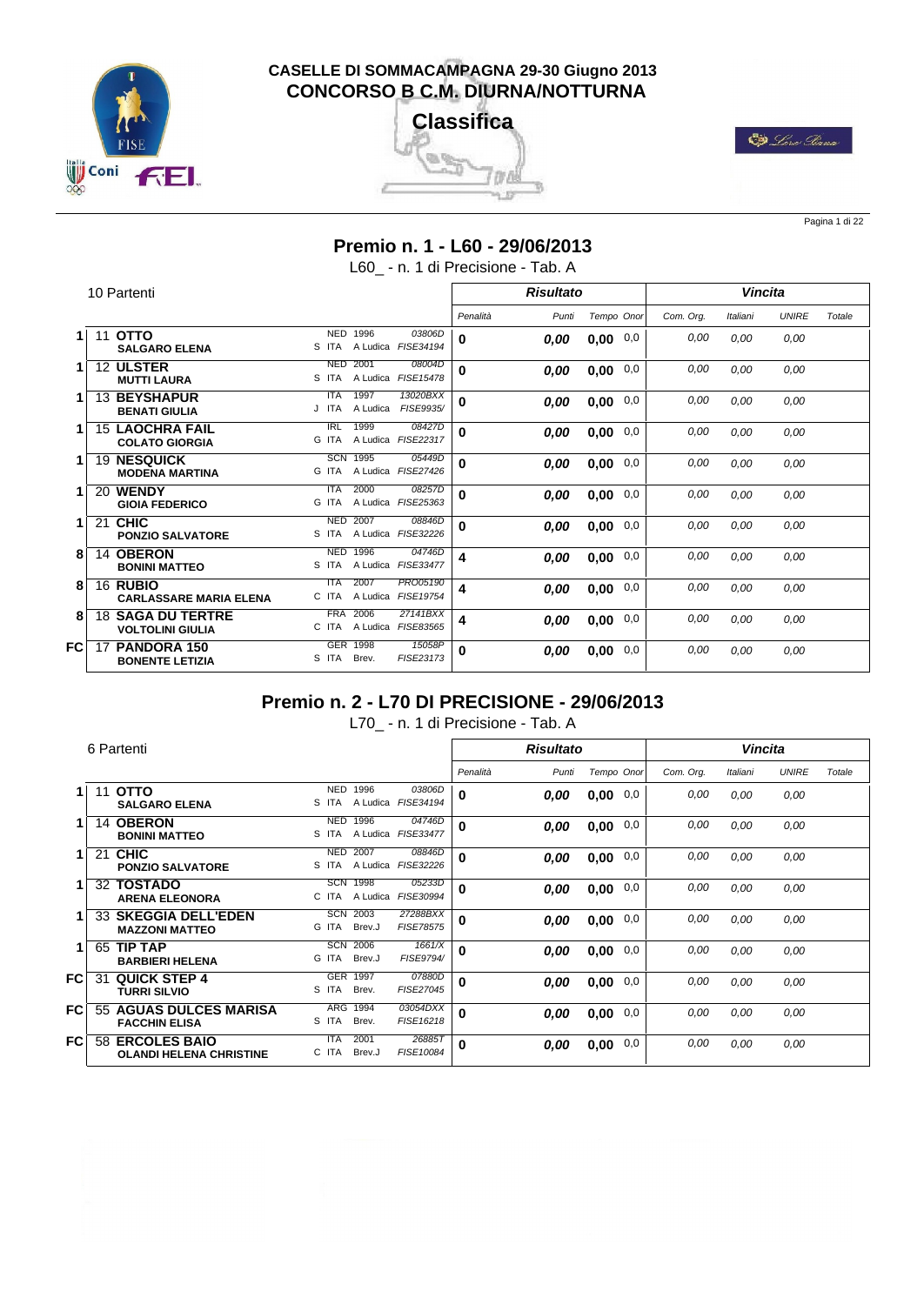





Pagina 2 di 22

# **Premio n. 3 - B80 DI PRECISIONE - 29/06/2013**

B80\_ - n. 1 di Precisione - Tab. A

|    | 26 Partenti                                          |                                                    |                       |          | <b>Risultato</b> |                  |          |           |          | Vincita      |        |
|----|------------------------------------------------------|----------------------------------------------------|-----------------------|----------|------------------|------------------|----------|-----------|----------|--------------|--------|
|    |                                                      |                                                    |                       | Penalità | Punti            | Tempo Onor       |          | Com. Org. | Italiani | <b>UNIRE</b> | Totale |
| 1  | <b>1 MY TRUE BLUE</b><br><b>CIRESOLA RACHELE</b>     | GBR 2000<br>Brev.J<br>J ITA                        | 23664BXX<br>FISE35609 | 0        | 0,00             | $0.00 \quad 0.0$ |          | 0.00      | 0.00     | 0,00         |        |
| 1  | 2 JUSTIN<br><b>CIRESOLA RICCARDO</b>                 | 2005<br><b>ITA</b><br>Brev.<br>Y ITA               | 07723D<br>FISE35608   | 0        | 0.00             | 0,00             | 0,0      | 0,00      | 0.00     | 0.00         |        |
| 1  | <b>33 SKEGGIA DELL'EDEN</b><br><b>MAZZONI MATTEO</b> | 2003<br><b>SCN</b><br>G ITA<br>Brev.J              | 27288BXX<br>FISE78575 | 0        | 0,00             | 0,00             | 0,0      | 0,00      | 0.00     | 0,00         |        |
| 1  | <b>44 OLSTEIN-VILLE</b><br><b>DEL PIRO FEDERICO</b>  | <b>NED 1996</b><br>S ITA<br>Brev.                  | 07044D<br>FISE26907   | 0        | 0,00             | 0,00             | 0,0      | 0,00      | 0,00     | 0,00         |        |
| 1  | <b>45 ESPOIR DU MARAIS</b><br><b>NORDERA LUISA</b>   | 1992<br><b>FRA</b><br>S ITA<br>Brev.               | 10627BXX<br>037020/D  | 0        | 0.00             | 0,00             | 0,0      | 0.00      | 0,00     | 0,00         |        |
| 1  | <b>46 MISTERO XV</b><br><b>GELARDI ELENA</b>         | <b>ITA</b><br>1993<br>J ITA<br>Brev.J              | 07416BXX<br>FISE44609 | 0        | 0,00             | 0,00             | 0,0      | 0,00      | 0.00     | 0,00         |        |
| 1  | 47 TONIK<br><b>BUSTI MARTINA</b>                     | <b>HUN 1998</b><br>Brev.J<br>J ITA                 | 06906D<br>FISE12597   | 0        | 0,00             | 0,00             | 0,0      | 0,00      | 0,00     | 0,00         |        |
| 1  | 48 GARDESANO F. QUEBELLA<br><b>GALVANINI REBECCA</b> | 2002<br><b>GER</b><br>C ITA<br>Brev.J              | 05548D<br>FISE18672   | 0        | 0.00             | 0.00             | 0,0      | 0,00      | 0,00     | 0,00         |        |
| 1  | 49 PRELUDE<br><b>CECCHINATO SOPHIA</b>               | 1997<br><b>NED</b><br>J ITA<br>Brev.J              | 12109F<br>FISE31963   | 0        | 0,00             | 0,00             | $_{0,0}$ | 0,00      | 0,00     | 0,00         |        |
| 1  | 51 IGOR DES BAUMES<br><b>NORIS GIULIA</b>            | suī<br>2001<br>C ITA<br>Brev.J                     | 10036F<br>FISE15221   | 0        | 0,00             | 0,00             | 0,0      | 0.00      | 0,00     | 0,00         |        |
| 1  | 52 BUFFY'S AVALON<br><b>FANTONI FEDERICA</b>         | <b>GER 1998</b><br>C ITA<br>Brev.J                 | 05937D<br>FISE63597   | 0        | 0.00             | 0,00             | 0,0      | 0.00      | 0.00     | 0,00         |        |
| 1  | 54 ORLANDO<br><b>BROTTO SOFIA</b>                    | GER 1996<br>C ITA<br>Brev.J                        | 00471X<br>FISE23121   | 0        | 0,00             | 0,00             | $_{0,0}$ | 0,00      | 0,00     | 0,00         |        |
| 1  | 55 AGUAS DULCES MARISA<br><b>FACCHIN ELISA</b>       | ARG 1994<br>S ITA<br>Brev.                         | 03054DXX<br>FISE16218 | 0        | 0,00             | 0,00             | 0,0      | 0,00      | 0,00     | 0,00         |        |
| 1  | 56 SAFIRA<br><b>GASPARINI GAIA</b>                   | <b>SCN 1997</b><br>G ITA<br>Brev.J                 | 06307D<br>FISE26458   | 0        | 0,00             | 0.00             | 0,0      | 0,00      | 0.00     | 0,00         |        |
| 1  | 59 NEPTUNE D'HOTOT<br><b>MINNITI ALEX</b>            | 2001<br><b>FRA</b><br>G ITA<br>Brev.J              | 07564D<br>FISE33114   | 0        | 0,00             | $0.00 \quad 0.0$ |          | 0,00      | 0,00     | 0,00         |        |
| 1  | 60 MAMBO NUMBER 5<br><b>TROMBIN SOFIA</b>            | <b>BEL</b><br>2000<br>G ITA<br>Brev.J              | 07234E<br>FISE20657   | 0        | 0,00             | 0,00             | 0,0      | 0.00      | 0,00     | 0,00         |        |
| 1  | 61 ATOUT PRIX 2<br><b>TABARIN ELISA</b>              | GER 1995<br>S ITA<br>Brev.                         | 04078E<br>37757/D     | 0        | 0,00             | 0,00             | 0,0      | 0.00      | 0,00     | 0,00         |        |
| 1  | 62 BOOMERANG DE SAULT<br><b>PENZO CAMILLA</b>        | <b>FRA</b><br>1989<br>G ITA<br>Brev.J              | 02782DXX<br>FISE30766 | 0        | 0.00             | $0.00 \quad 0.0$ |          | 0,00      | 0,00     | 0,00         |        |
| 1  | <b>63 QUICK SMART</b><br><b>POLI FEDERICO</b>        | <b>GER 2000</b><br>Y ITA<br>Brev.                  | 07112F<br>FISE34628   | 0        | 0.00             | 0,00             | 0,0      | 0,00      | 0,00     | 0,00         |        |
| 1  | <b>64 NIKKI'S PLAY</b><br><b>DESTRO SOFIA</b>        | $\overline{\text{IRL}}$<br>1996<br>G ITA<br>Brev.J | 03738D<br>FISE19788   | 0        | 0.00             | 0,00             | 0,0      | 0,00      | 0.00     | 0,00         |        |
| 1  | 65 TIP TAP<br><b>BARBIERI HELENA</b>                 | <b>SCN 2006</b><br>G ITA Brev.J                    | 1661/X<br>FISE9794/   | 0        | 0.00             | $0,00$ 0,0       |          | 0.00      | 0,00     | 0,00         |        |
| 1  | 87 WENDY<br><b>MORBIOLI GIULIA</b>                   | <b>SCN 1994</b><br>G ITA<br>Brev.J                 | 00778RXX<br>FISE29033 | 0        | 0.00             | $0,00$ 0,0       |          | 0,00      | 0.00     | 0.00         |        |
|    | 1 286 M. FAGGIOS<br><b>GIUNTA VALENTINA</b>          | <b>ITA</b><br>1996<br>C ITA<br>Brev.J              | 04103F<br>FISE14965   | 0        | 0.00             | $0,00$ 0,0       |          | 0,00      | 0,00     | 0,00         |        |
| 24 | 43 MISTERO XV<br><b>BANI ELENA</b>                   | 1993<br><b>ITA</b><br>J ITA<br>Brev.J              | 07416BXX<br>FISE55296 | 4        | 0,00             | $0,00$ 0,0       |          | 0,00      | 0,00     | 0,00         |        |
| 24 | 58 ERCOLES BAIO<br><b>OLANDI HELENA CHRISTINE</b>    | 2001<br><b>ITA</b><br>C ITA<br>Brev.J              | 26885T<br>FISE10084   | 4        | 0.00             | $0,00$ 0,0       |          | 0.00      | 0,00     | 0,00         |        |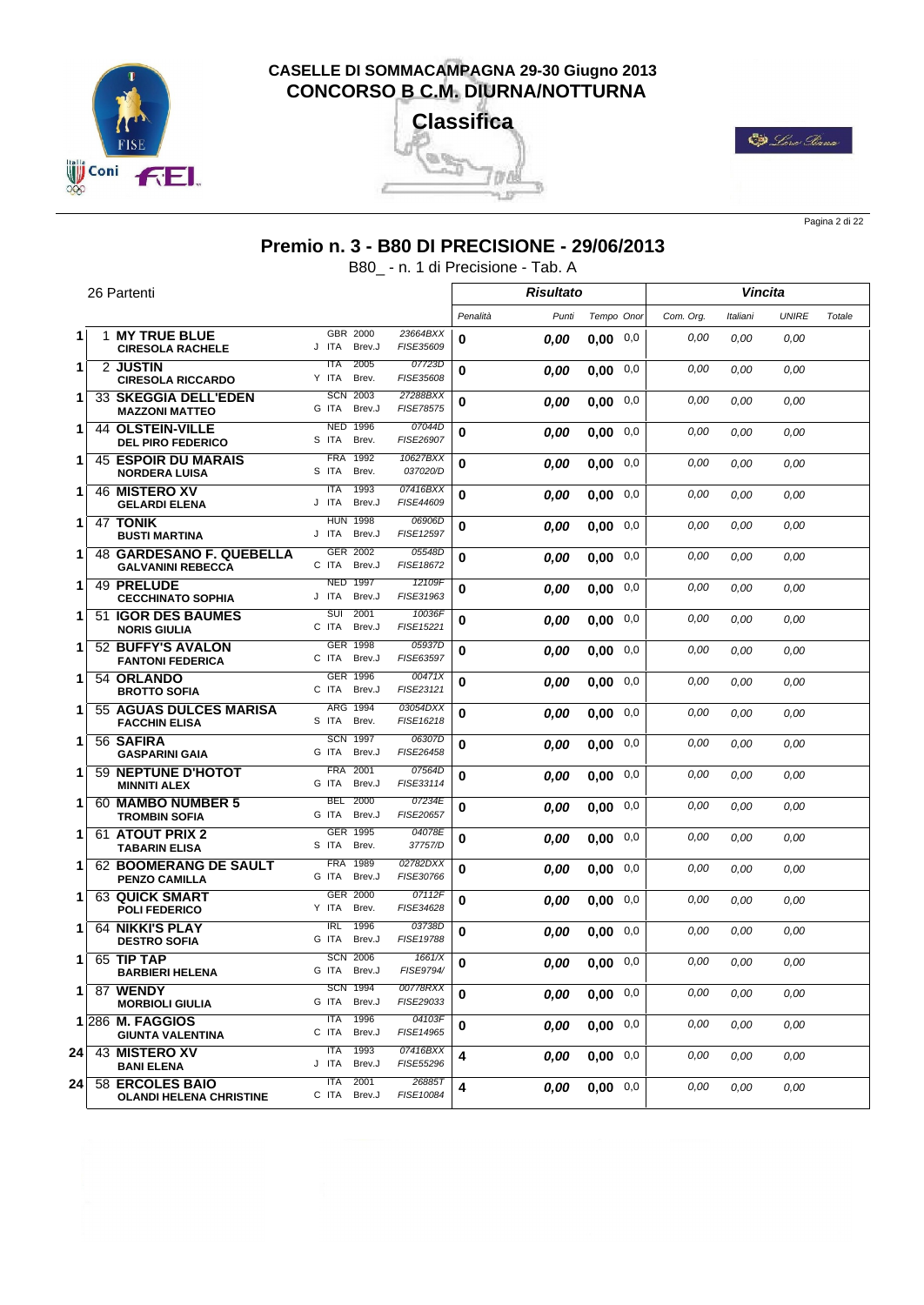





Pagina 3 di 22

#### **Premio n. 3 - B80 DI PRECISIONE - 29/06/2013**

B80\_ - n. 1 di Precisione - Tab. A

|                 | 26 Partenti                                        |                     |                         |                         |          | <b>Risultato</b> |             |           | <b>Vincita</b> |       |        |
|-----------------|----------------------------------------------------|---------------------|-------------------------|-------------------------|----------|------------------|-------------|-----------|----------------|-------|--------|
|                 |                                                    |                     |                         |                         | Penalità | Punti            | Tempo Onor  | Com. Ora. | Italiani       | UNIRE | Totale |
| 24 <sub>1</sub> | 67 SAGA DU TERTRE<br><b>FANTONI FEDERICA</b>       | <b>FRA</b><br>C ITA | 2006<br>Brev.J          | 27141BXX  <br>FISE63597 |          | 0.00             | 0.00<br>0,0 | 0,00      | 0.00           | 0,00  |        |
| <b>FC</b>       | 53 ARGO DI VALLEROSSA<br><b>DE LANDERSET CARLO</b> | ITA<br>S ITA        | 2008<br>$2^{\circ}$ Gr. | ORIGINE<br>002274/D     | ŋ        | 0.00             | 0,0<br>0,00 | 0,00      | 0.00           | 0.00  |        |

#### **Premio n. 4 - B90 DI PRECISIONE - 29/06/2013**

B90\_ - n. 1 di Precisione - Tab. A

|                 | 18 Partenti                                                       |                                  |                          |                       |          | <b>Risultato</b> |            |     |           | <b>Vincita</b> |              |        |
|-----------------|-------------------------------------------------------------------|----------------------------------|--------------------------|-----------------------|----------|------------------|------------|-----|-----------|----------------|--------------|--------|
|                 |                                                                   |                                  |                          |                       | Penalità | Punti            | Tempo Onor |     | Com. Org. | Italiani       | <b>UNIRE</b> | Totale |
| 1               | <b>44 OLSTEIN-VILLE</b><br><b>DEL PIRO FEDERICO</b>               | S ITA                            | NED 1996<br>Brev.        | 07044D<br>FISE26907   | 0        | 0.00             | 0.00       | 0,0 | 0,00      | 0.00           | 0.00         |        |
| 1.              | 49 PRELUDE<br><b>CECCHINATO SOPHIA</b>                            | <b>NED</b><br>J ITA              | 1997<br>Brev.J           | 12109F<br>FISE31963   | 0        | 0,00             | 0.00       | 0,0 | 0,00      | 0,00           | 0.00         |        |
| 1.              | 52 BUFFY'S AVALON<br><b>FANTONI FEDERICA</b>                      | GER<br>C ITA                     | 1998<br>Brev.J           | 05937D<br>FISE63597   | 0        | 0,00             | 0,00       | 0,0 | 0.00      | 0.00           | 0.00         |        |
| 1               | <b>62 BOOMERANG DE SAULT</b><br><b>PENZO CAMILLA</b>              | <b>FRA</b><br>G ITA              | 1989<br>Brev.J           | 02782DXX<br>FISE30766 | 0        | 0,00             | 0,00       | 0,0 | 0,00      | 0.00           | 0.00         |        |
| 1.              | <b>64 NIKKI'S PLAY</b><br><b>DESTRO SOFIA</b>                     | $\overline{\text{IRL}}$<br>G ITA | 1996<br>Brev.J           | 03738D<br>FISE19788   | $\bf{0}$ | 0,00             | 0.00       | 0,0 | 0.00      | 0.00           | 0.00         |        |
| 1.              | <b>75 CAVALIER</b><br><b>ROSSI VERONICA</b>                       | <b>SCN</b><br>C ITA              | 1998<br>Brev.J           | 25036BXX<br>FISE65684 | 0        | 0.00             | 0.00       | 0,0 | 0.00      | 0.00           | 0.00         |        |
| 1               | <b>80 OLYMPIA DEL CASTEGNO</b><br><b>FOCHESATO MARGHERITA</b>     | <b>ITA</b><br>J ITA              | 2008<br>Brev.J           | 08638D<br>FISE16575   | 0        | 0,00             | 0.00       | 0,0 | 0.00      | 0.00           | 0.00         |        |
| 1               | 81 FAVOLA GRIGIA<br><b>GASPARI FRANCESCA</b>                      | <b>ITA</b><br>J ITA              | 2001<br>Brev.J           | 01586N<br>FISE24207   | 0        | 0.00             | 0.00       | 0,0 | 0.00      | 0.00           | 0.00         |        |
| 1.              | <b>82 LOFANAUTY MAHOUD</b><br><b>ZIGGIOTTO DAVIDE</b>             | <b>FRA</b><br>S ITA              | 1999<br>Brev.            | 21841BXX<br>FISE10426 | 0        | 0.00             | 0.00       | 0,0 | 0,00      | 0.00           | 0.00         |        |
| 1               | 84 GARDESANO F. QUEBELLA<br><b>ADAMI PAOLA</b>                    | S ITA                            | GER 2002<br>Brev.        | 05548D<br>FISE28560   | 0        | 0,00             | 0.00       | 0,0 | 0.00      | 0.00           | 0.00         |        |
| 1.              | <b>85 UMAR</b><br><b>PIZZINI ELISA</b>                            | <b>NED</b><br>C ITA              | 2001<br>Brev.J           | 08010D<br>FISE11933   | $\bf{0}$ | 0,00             | 0.00       | 0,0 | 0,00      | 0.00           | 0.00         |        |
| 1.              | 86 GESTOR<br><b>HUGI THIEMO CYRILL</b>                            |                                  | POL 2003<br>C GER Brev.J | 28115T<br>FISE27633   | $\bf{0}$ | 0.00             | 0.00       | 0,0 | 0,00      | 0.00           | 0.00         |        |
|                 | 1117 HAMLET<br><b>RINALDI SARA</b>                                | <b>ITA</b><br>J ITA              | 1991<br>Brev.J           | 24152<br>FISE26680    | 0        | 0,00             | 0.00       | 0,0 | 0.00      | 0.00           | 0.00         |        |
| 14 <sup>1</sup> | <b>78 BENTLEY ELEGANT VAN'T KLEINED</b><br><b>FANTONI MARTINA</b> | C ITA                            | 1996<br>Brev.J           | 24954BXX<br>FISE63596 | 4        | 0.00             | 0.00       | 0,0 | 0.00      | 0.00           | 0.00         |        |
| 14              | 79 FENICE<br><b>VILLA ANDREA BAETRICE</b>                         | <b>ITA</b><br>G ITA              | 2007<br>Brev.J           | 08461D<br>FISE22586   | 4        | 0.00             | 0.00       | 0,0 | 0.00      | 0.00           | 0.00         |        |
| 14              | <b>89 LESTER DI SAN PATRIGNANO</b><br><b>MOTTA MARCO</b>          | <b>ITA</b><br>S ITA              | 1993<br>Brev.            | 07513BXX<br>005562/D  | 4        | 0,00             | 0.00       | 0,0 | 0,00      | 0.00           | 0.00         |        |
| 17              | <b>77 QUINSIE GREDSTEDGARDS</b><br><b>MAFFEI TATIANA</b>          | <b>DEN</b><br>J ITA              | 2004<br>Brev.J           | 01638X<br>FISE8832/   | 14       | 0.00             | 0.00       | 0,0 | 0,00      | 0,00           | 0,00         |        |
|                 | 76 BOLIWIA<br><b>LAVECCHIA MATTEA</b>                             | <b>POL</b><br>G ITA              | 2005<br>Brev.J           | 08429D<br>FISE26953   | Elim.    | 0.00             | 0.00       | 0,0 | 0.00      | 0,00           | 0,00         |        |
| FC              | 83 LEMONY<br><b>CUCCHETTI ANNA</b>                                | Y ITA 1°Gr.                      | <b>NED 2004</b>          | 23676BXX<br>FISE6988/ | 0        | 0,00             | 0.00       | 0,0 | 0.00      | 0.00           | 0.00         |        |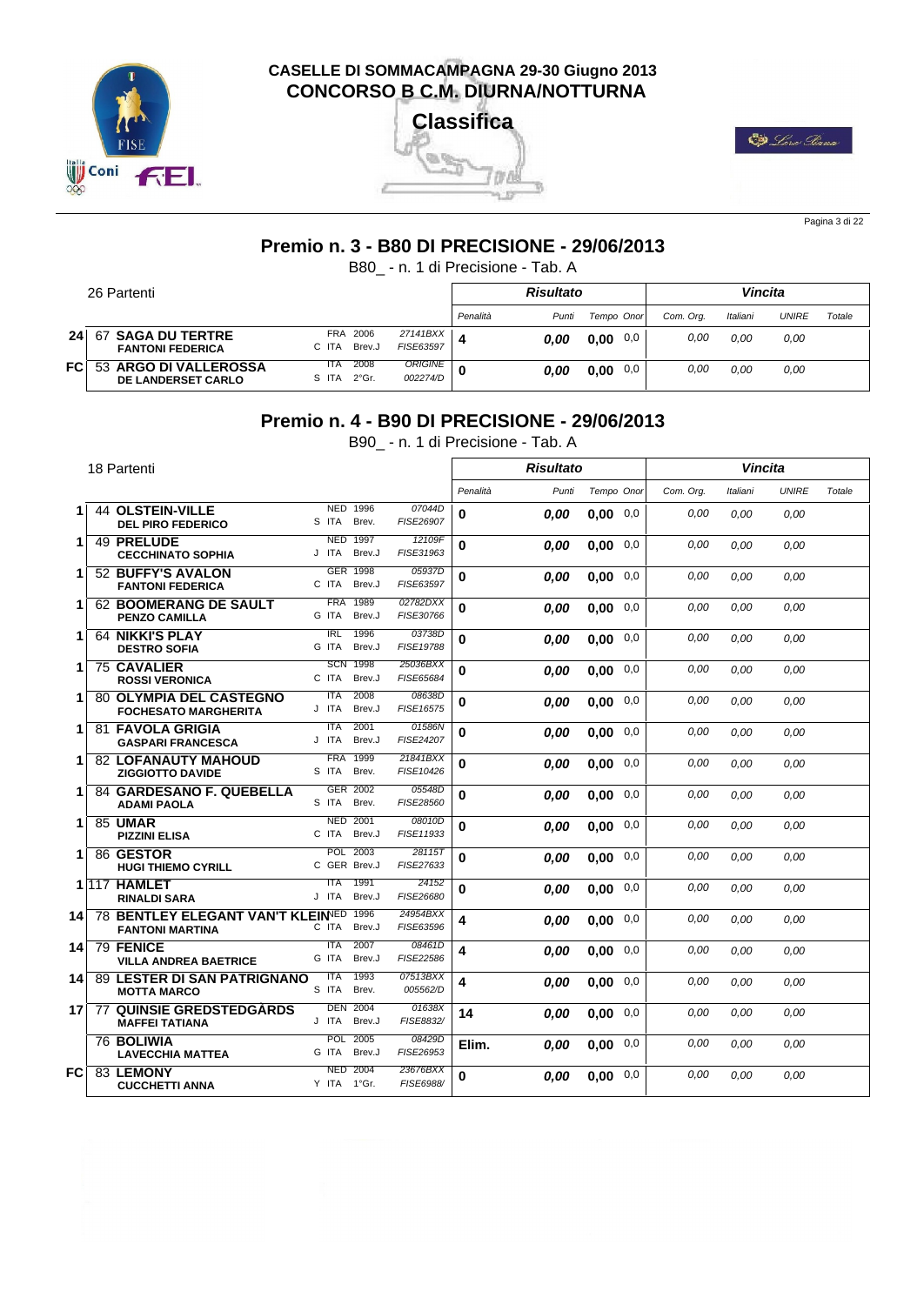





Pagina 4 di 22

# **Premio n. 5 - B100 - 29/06/2013**

B100 - n. 3 a tempo - Tab. A

|    | 27 Partenti                                                     |                                                          |                                   |          | <b>Risultato</b> |                    |          |           |          | Vincita      |        |
|----|-----------------------------------------------------------------|----------------------------------------------------------|-----------------------------------|----------|------------------|--------------------|----------|-----------|----------|--------------|--------|
|    |                                                                 |                                                          |                                   | Penalità | Punti            | Tempo Onor         |          | Com. Org. | Italiani | <b>UNIRE</b> | Totale |
| 1. | 78 BENTLEY ELEGANT VAN'T KLEINED 1996<br><b>FANTONI MARTINA</b> | C ITA<br>Brev.J                                          | 24954BXX<br>FISE63596             | 0        |                  | $0.00$ 51,47 0,0   |          | 0,00      | 0.00     | 0.00         |        |
|    | 2117 HAMLET<br><b>RINALDI SARA</b>                              | 1991<br><b>ITA</b><br>J ITA<br>Brev.J                    | 24152<br>FISE26680                | 0        |                  | $0.00$ 52.75 $0.0$ |          | 0,00      | 0.00     | 0,00         |        |
|    | 3 111 FOXY<br><b>SGRAZZUTTI ANNA</b>                            | 1998<br><b>BEL</b><br>C ITA<br>Brev.J                    | 07504D<br>FISE27017               | 0        |                  | $0.00$ 52,94 $0.0$ |          | 0,00      | 0.00     | 0,00         |        |
|    | 4 103 ICE COOL SCHUERACHER<br><b>MARTARI MARIA VITTORIA</b>     | 1996<br><b>FRA</b><br>G ITA<br>Brev.J                    | 14588BXX<br>FISE33220             | 0        |                  | $0.00$ 52,97 $0.0$ |          | 0,00      | 0.00     | 0,00         |        |
| 5  | <b>75 CAVALIER</b><br><b>ROSSI VERONICA</b>                     | <b>SCN 1998</b><br>C ITA<br>Brev.J                       | 25036BXX<br>FISE65684             | 0        |                  | $0.00$ 54,72 $0.0$ |          | 0,00      | 0,00     | 0,00         |        |
| 6  | 99 GOLDI VAN'T PITTENSHOF<br><b>BENAGLIA ELISA</b>              | <b>BEL</b><br>2002<br>C ITA<br>Brev.J                    | 23486BXX<br>FISE71005             | 0        |                  | 0.00 54,88 0,0     |          | 0,00      | 0,00     | 0.00         |        |
|    | 7 <sup>125</sup> M. TRISTANA<br><b>SCARTAPACCHI REBECCA</b>     | <b>ITA</b><br>2007<br>Brev.J<br>C ITA                    | 24994BXX<br>FISE51531             | 0        |                  | 0.00 55,62         | 0,0      | 0,00      | 0,00     | 0,00         |        |
|    | 8 110 CARBURO<br><b>COSTERMANI ELISA</b>                        | <b>ITA</b><br>2003<br>C ITA<br>Brev.J                    | 07817D<br>FISE48734               | 0        |                  | 0.00 56,91         | 0,0      | 0,00      | 0,00     | 0,00         |        |
|    | 9 <sup>119</sup> NINTENDO<br><b>LORO MARIA IDA</b>              | <b>SWE 1996</b><br>J ITA<br>Brev.J                       | 07649D<br>FISE11607               | 0        |                  | $0.00$ 60.88 $0.0$ |          | 0,00      | 0,00     | 0,00         |        |
| 10 | <b>81 FAVOLA GRIGIA</b><br><b>GASPARI FRANCESCA</b>             | 2001<br><b>ITA</b><br>J ITA<br>Brev.J                    | 01586N<br>FISE24207               | 0        |                  | $0.00$ 65,03 0,0   |          | 0,00      | 0,00     | 0,00         |        |
|    | 11 122 LULLABY II<br><b>DUSO DENISE</b>                         | GER 1999<br>Y ITA<br>Brev.<br><b>NED</b><br>2001         | 10535F<br>FISE26387<br>08010D     | 0        |                  | $0.00$ 65,18 0,0   |          | 0,00      | 0,00     | 0.00         |        |
| 12 | 85 UMAR<br><b>PIZZINI ELISA</b>                                 | C ITA<br>Brev.J<br><b>GER</b><br>1997                    | FISE11933<br>07880D               | 0        |                  | $0.00$ 65.20 $0.0$ |          | 0,00      | 0,00     | 0,00         |        |
|    | 13 118 QUICK STEP 4<br><b>BONAZZI SILVIA</b>                    | J ITA<br>Brev.J<br>2004                                  | FISE11057<br>07663D               | 0        |                  | 0.00 65,53         | $_{0,0}$ | 0,00      | 0,00     | 0,00         |        |
|    | 14 115 PORTOFINO DE LE SORGENTI<br><b>PASTORELLO CARLA</b>      | ITA<br>S ITA<br>Brev.<br><b>DEN 2004</b>                 | 005453/D<br>01638X                | 0        |                  | 0.00 65,56         | 0,0      | 0,00      | 0.00     | 0,00         |        |
| 15 | <b>77 QUINSIE GREDSTEDGARDS</b><br><b>MAFFEI TATIANA</b>        | J ITA<br>Brev.J<br>GER 1998                              | FISE8832/<br>05973D               | 0        |                  | 0.00 65,91         | 0,0      | 0,00      | 0,00     | 0,00         |        |
|    | 16 104 LAGANO 9<br><b>DAL PIAN AMBRA</b>                        | Y ITA<br>Brev.                                           | FISE5087/                         | 0        |                  | 0,00 78,58 0,0     |          | 0,00      | 0,00     | 0.00         |        |
|    | 17 100 ALASKA MY LOVE<br><b>GUZZONI GIOVANNA</b>                | <b>ITA</b><br>2003<br>Brev.J<br>J ITA<br><b>NED 2007</b> | 05890D<br>FISE9512/               | 0        |                  | $0.00$ 79.53 $0.0$ |          | 0,00      | 0,00     | 0,00         |        |
|    | 18 123 CUCHENBOY<br><b>RIGAMONTI LAURA</b>                      | J ITA<br>Brev.J<br>2000<br><b>ITA</b>                    | 25201BXX<br>FISE67061<br>14011BXX | 4        |                  | $0.00$ 62,53 0,0   |          | 0,00      | 0,00     | 0.00         |        |
|    | 19 109 EXCELSIOR<br><b>BONACINI DENISE</b>                      | J ITA<br>Brev.J<br><b>FRA</b><br>2002                    | FISE31791<br>28109BXX             | 4        |                  | $0.00$ 64,50 $0.0$ |          | 0,00      | 0,00     | 0,00         |        |
|    | 20 106 OPIUM DU BLIN<br><b>PAGANINI GIORGIA</b>                 | C ITA<br>Brev.J<br>1999<br><b>FRA</b>                    | FISE28660                         | 4        |                  | $0.00$ 67.47 0,0   |          | 0,00      | 0,00     | 0,00         |        |
| 21 | <b>82 LOFANAUTY MAHOUD</b><br><b>ZIGGIOTTO DAVIDE</b>           | S ITA Brev.                                              | 21841BXX<br>FISE10426             | 4        |                  | $0.00$ 70,32 0,0   |          | 0,00      | 0,00     | 0.00         |        |
| 22 | 86 GESTOR<br><b>HUGI THIEMO CYRILL</b>                          | POL 2003<br>C GER Brev.J                                 | 28115T<br>FISE27633               | 4        |                  | 0,00 79,53 0,0     |          | 0,00      | 0,00     | 0,00         |        |
| 23 | <b>76 BOLIWIA</b><br><b>LAVECCHIA MATTEA</b>                    | POL 2005<br>Brev.J<br>G ITA                              | 08429D<br>FISE26953               | 4        |                  | 0,00 79,88 0,0     |          | 0,00      | 0,00     | 0.00         |        |
| 24 | <b>80 OLYMPIA DEL CASTEGNO</b><br><b>FOCHESATO MARGHERITA</b>   | 2008<br><b>ITA</b><br>J ITA<br>Brev.J                    | 08638D<br>FISE16575               | 12       |                  | $0.00$ 87.34 0,0   |          | 0,00      | 0,00     | 0,00         |        |
|    | 105 PETER PAN<br><b>BENEDETTI SARA</b>                          | 1999<br><b>ITA</b><br>J ITA Brev.J                       | 10952F<br>FISE24830               | Elim.    | 0,00             | $0,00$ 0,0         |          | 0,00      | 0,00     | 0,00         |        |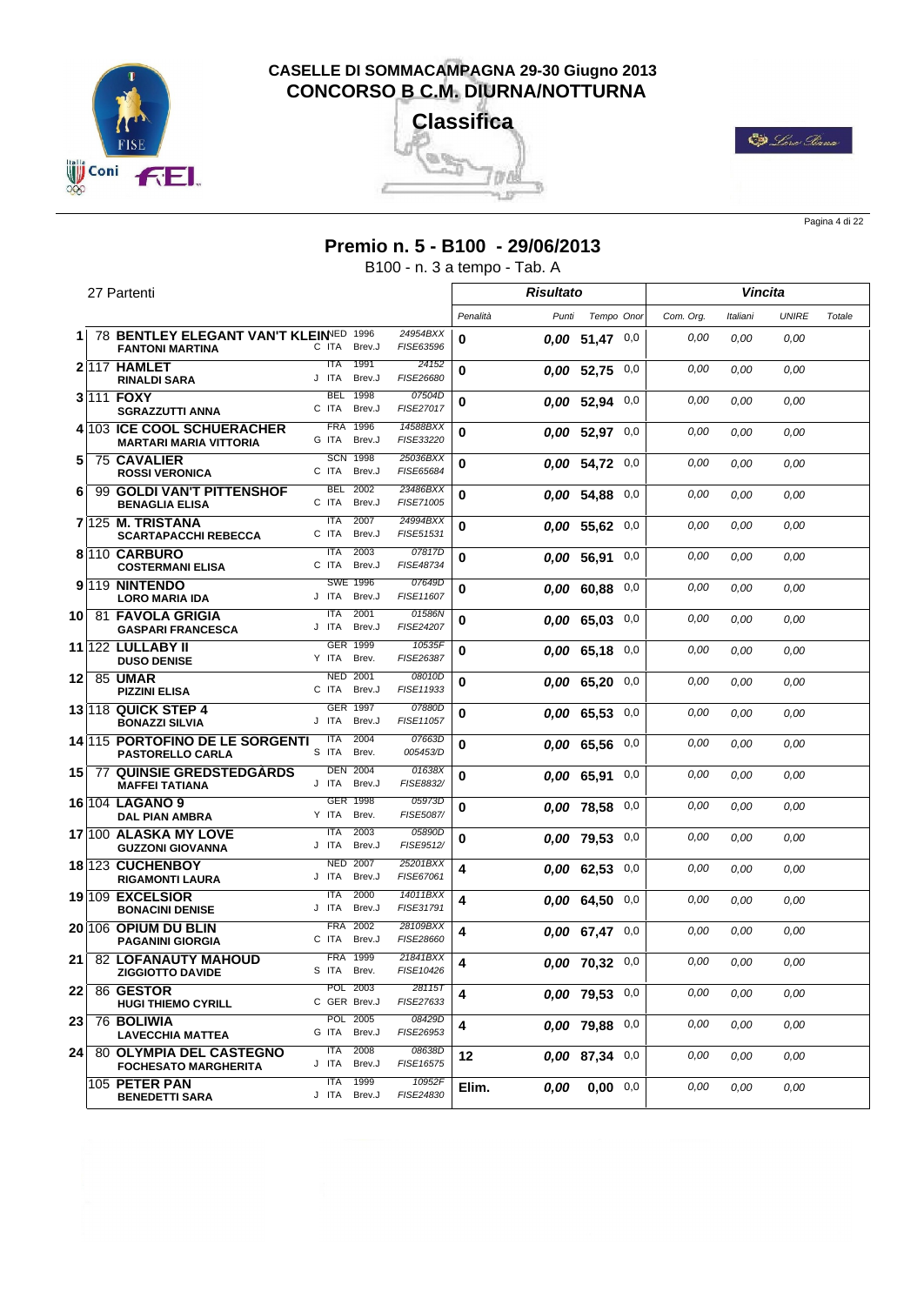





Pagina 5 di 22

#### **Premio n. 5 - B100 - 29/06/2013**

B100 - n. 3 a tempo - Tab. A

|      |               | 27 Partenti                                                   |                           |                         |                       |          | <b>Risultato</b> |            |     |           | <b>Vincita</b> |              |        |
|------|---------------|---------------------------------------------------------------|---------------------------|-------------------------|-----------------------|----------|------------------|------------|-----|-----------|----------------|--------------|--------|
|      |               |                                                               |                           |                         |                       | Penalità | Punti            | Tempo Onor |     | Com. Org. | Italiani       | <b>UNIRE</b> | Totale |
|      |               | 116 ALACRITY<br><b>CLEMENTI MARIA CRISTINA</b>                | S ITA                     | SWE 1997<br>Brev.       | 05586E<br>005449/D    | Elim.    | 0.00             | 0,00       | 0,0 | 0,00      | 0.00           | 0,00         |        |
|      |               | 114 VITHARD DE FRIBOIS B.<br><b>PEZZO MARTINA</b>             | <b>BEL</b><br>J ITA       | 1998<br>Brev.J          | 25847BXX<br>FISE25833 | Rit.     | 0.00             | 0,00       | 0,0 | 0,00      | 0,00           | 0,00         |        |
| FC.  | 66            | <b>OLD IRELAND</b><br><b>STAMATI ROSSELLA</b>                 | <b>IRL</b><br>S ITA       | 1999<br>$1^{\circ}$ Gr. | 04816D<br>107/L       | Rit.     | 0.00             | 0,00       | 0,0 | 0.00      | 0,00           | 0,00         |        |
|      | <b>FC</b> 101 | WELLDONE VD ZWARTWATERHC <sup>BEL</sup><br><b>PIVA SERGIO</b> | S ITA                     | 1999<br>$1^{\circ}$ Gr. | 07914F<br>005862/D    | 4        |                  | 0.00 71,38 | 0,0 | 0,00      | 0,00           | 0,00         |        |
|      | <b>FC</b> 108 | <b>NIRVANA JET</b><br><b>PATACCA MARTINA</b>                  | <b>ITA</b><br>S ITA       | 2007<br>1°Gr.           | 08766D<br>037450/D    | 0        |                  | 0.00 70.07 | 0,0 | 0.00      | 0.00           | 0,00         |        |
|      | <b>FC</b> 113 | TIBANTA<br><b>FUMAGALLI STEFANO</b>                           | <b>NED</b><br>S ITA       | 2000<br>1°Gr.           | 19365BXX<br>37760/D   | 0        |                  | 0.00 88.84 | 0,0 | 0,00      | 0,00           | 0,00         |        |
|      | $FC$ 121      | <b>POLIKAT</b><br><b>TISO FEDERICA</b>                        | <b>ITA</b><br>Y ITA       | 2008<br>1°Gr.           | 08962D<br>FISE5035/   | 4        |                  | 0,00 81,00 | 0,0 | 0,00      | 0.00           | 0,00         |        |
|      |               | <b>FC1126 LEONARDO DEL GARDESANO</b><br><b>LEONI CLARA</b>    | <b>ITA</b><br>Y ITA 1°Gr. | 2006                    | 07885D<br>000749/X    | 0        |                  | 0.00 65.09 | 0,0 | 0,00      | 0,00           | 0,00         |        |
| FC 1 | 79            | <b>LANCERO</b><br><b>GHIOTTO FRANCESCA</b>                    | S ITA 1°Gr.               | GER 1995                | 10472BXX<br>008483/D  | $\bf{0}$ |                  | 0.00 76.78 | 0,0 | 0,00      | 0.00           | 0,00         |        |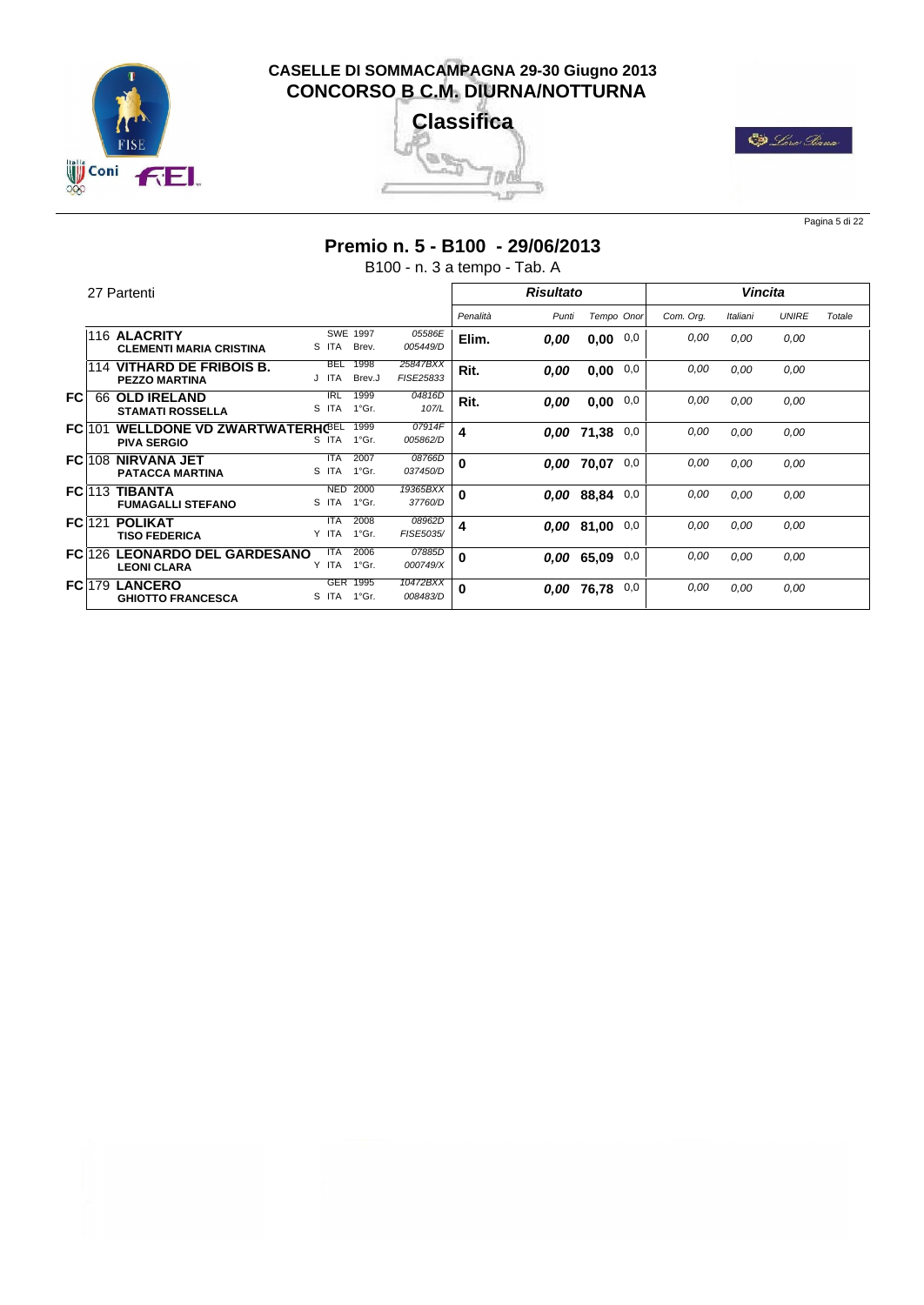





Pagina 6 di 22

#### **Premio n. 6 - B110 A TEMPO - 29/06/2013**

B110 - n. 3 a tempo - Tab. A

|  | 13 Partenti                                            |                                       |                       |          | <b>Risultato</b> |                    |     |           | Vincita  |              |        |
|--|--------------------------------------------------------|---------------------------------------|-----------------------|----------|------------------|--------------------|-----|-----------|----------|--------------|--------|
|  |                                                        |                                       |                       | Penalità | Punti            | Tempo Onor         |     | Com. Org. | Italiani | <b>UNIRE</b> | Totale |
|  | 1 146 DHIVA DELL'EDEN<br><b>DAINESI ROSA</b>           | <b>SCN 2002</b><br>J ITA<br>Brev.J    | 25487BXX<br>FISE63947 | 0        |                  | $0.00$ 53.88 0,0   |     | 0,00      | 0.00     | 0,00         |        |
|  | 2 145 VERONA NOBILTRON<br><b>GRIGOLATO SHARON</b>      | 2005<br><b>GER</b><br>Brev.J<br>J ITA | 08035D<br>FISE9410/   | 0        |                  | 0,00 57,09 0,0     |     | 0,00      | 0.00     | 0.00         |        |
|  | 3 147 BLACK BERRY<br><b>ROSSI SOFIA</b>                | 2005<br><b>ITA</b><br>J ITA<br>Brev.J | 09689E<br>FISE72512   | 0        |                  | 0.00 59.81         | 0,0 | 0.00      | 0.00     | 0.00         |        |
|  | 4 149 IKPEBA<br><b>FIORI CECILIA</b>                   | <b>FRA</b><br>1996<br>J ITA<br>Brev.J | 05275D<br>FISE12455   | $\bf{0}$ |                  | $0.00$ 64.15 0,0   |     | 0.00      | 0.00     | 0.00         |        |
|  | 5 106 OPIUM DU BLIN<br><b>PAGANINI GIORGIA</b>         | 2002<br><b>FRA</b><br>C ITA<br>Brev.J | 28109BXX<br>FISE28660 | $\bf{0}$ |                  | $0,00$ 66,80 0,0   |     | 0.00      | 0.00     | 0.00         |        |
|  | 6 135 JONNI BI<br><b>TROMBIN ENRICA</b>                | 2001<br><b>ITA</b><br>J ITA<br>Brev.J | 08781D<br>FISE8341/   | 0        |                  | $0.00$ 70.23 0,0   |     | 0.00      | 0.00     | 0.00         |        |
|  | 7 140 ABEL<br><b>MOSOLE GAIA VALERIA</b>               | 2005<br><b>NED</b><br>J ITA<br>Brev.J | 11856F<br>FISE11076   | 0        |                  | $0.00$ 71.49 $0.0$ |     | 0,00      | 0.00     | 0.00         |        |
|  | 8 142 MADONA<br><b>FRANCESCHI CHIARA LUNA</b>          | 2001<br>LTU<br>C ITA<br>Brev.J        | 08631D<br>FISE15655   | 4        |                  | $0.00$ 62.80 0,0   |     | 0.00      | 0.00     | 0.00         |        |
|  | 9 143 CAMERONE<br><b>ZAFFAGNI MICHELA</b>              | GER 1993<br>Y ITA<br>Brev.            | 00682RXX<br>FISE5495/ | 4        |                  | $0,00$ 66,01 0,0   |     | 0.00      | 0.00     | 0.00         |        |
|  | <b>10 118 QUICK STEP 4</b><br><b>BONAZZI SILVIA</b>    | GER 1997<br>J ITA<br>Brev.J           | 07880D<br>FISE11057   | 4        |                  | $0,00$ 66,17 0,0   |     | 0.00      | 0.00     | 0.00         |        |
|  | 11 144 PADISJAH<br><b>PASQUALI BEATRICE</b>            | 1999<br><b>NED</b><br>J ITA<br>Brev.J | 07226D<br>019476/0    | 4        |                  | 0.00 75.09         | 0,0 | 0,00      | 0.00     | 0.00         |        |
|  | 99 GOLDI VAN'T PITTENSHOF<br><b>BENAGLIA ELISA</b>     | <b>BEL</b><br>2002<br>C ITA<br>Brev.J | 23486BXX<br>FISE71005 | Elim.    | 0.00             | 0.00               | 0,0 | 0,00      | 0.00     | 0.00         |        |
|  | <b>136 QUINCY</b><br><b>MORANDINI SILVIA</b>           | GER 2004<br>Brev.J<br>J ITA           | 07365D<br>FISE7214/   | Elim.    | 0.00             | 0.00               | 0,0 | 0,00      | 0.00     | 0,00         |        |
|  | FC 107 ALICE DI BOSCOCHIARO<br><b>SAGLIA DEBORAH</b>   | <b>ITA</b><br>2006<br>S ITA<br>1°Gr.  | 08394D<br>007077/D    | 1        |                  | 0.00 83.01         | 0,0 | 0.00      | 0.00     | 0.00         |        |
|  | FC 148 ALCASSIS<br><b>BARBIERI SERENA</b>              | 1998<br><b>ITA</b><br>1°Gr.<br>Y ITA  | 08738D<br>FISE5935/   | 8        |                  | $0.00$ 95.33 $0.0$ |     | 0.00      | 0.00     | 0.00         |        |
|  | FC 185 VAN JANIS F<br><b>BENAMATI LORENZA VERDIANA</b> | <b>NED 2002</b><br>S ITA<br>1°Gr.     | 27673BXX<br>000375/X  | 1        |                  | $0.00$ 86.67 0,0   |     | 0.00      | 0.00     | 0.00         |        |
|  | FC 192 ARS LAGOS<br><b>CANTERI MARIO</b>               | <b>ITA</b><br>2004<br>S ITA<br>1°Gr.  | 12225E<br>004943/D    | 0        |                  | $0.00$ 75,66 0,0   |     | 0,00      | 0.00     | 0.00         |        |
|  | FC 396 MISS WHOOPY<br><b>PRADELLA KATIA</b>            | <b>GER</b><br>2004<br>S ITA 2°Gr.     | 274657<br>000208/T    | 0        |                  | $0.00$ 81.53 0.0   |     | 0.00      | 0.00     | 0,00         |        |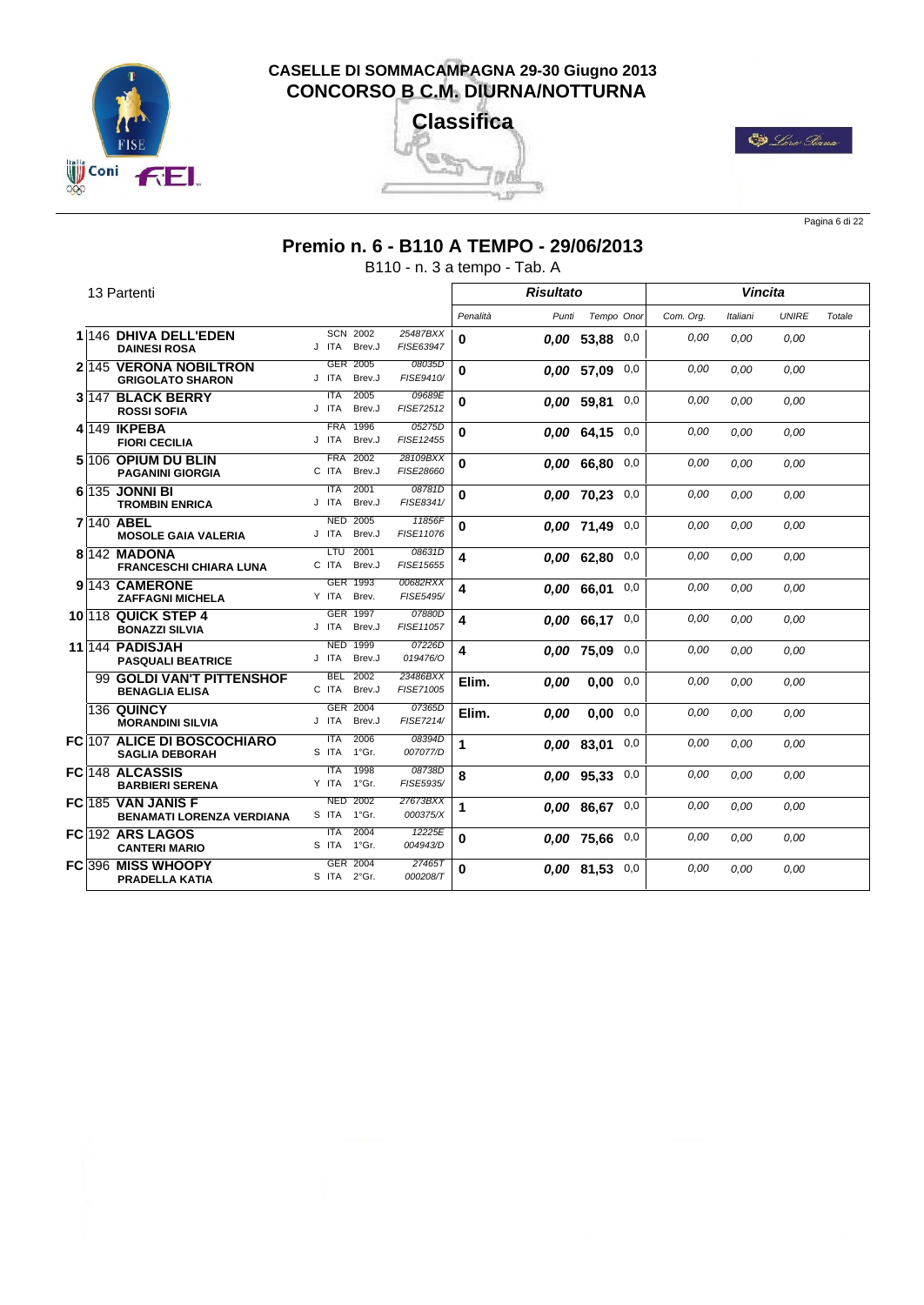





Pagina 7 di 22

# **Premio n. 7 - E11O DI EQUITAZIONE - 29/06/2013**

E110 - Cat. di Equitazione

|  | 12 Partenti                                            |       |            |                |                            |          | <b>Risultato</b> |             |        |           |          | Vincita      |        |
|--|--------------------------------------------------------|-------|------------|----------------|----------------------------|----------|------------------|-------------|--------|-----------|----------|--------------|--------|
|  |                                                        |       |            |                |                            | Penalità | Punti            |             | % Onor | Com. Org. | Italiani | <b>UNIRE</b> | Totale |
|  | 1 140 ABEL<br><b>MOSOLE GAIA VALERIA</b>               | J ITA | NED 2005   | Brev.J         | 11856F<br>FISE11076        | 0        | 0                | 113,5 72,76 | 0,0    | 0,00      | 0.00     | 0.00         |        |
|  | 2 146 DHIVA DELL'EDEN<br><b>DAINESI ROSA</b>           | J ITA | <b>SCN</b> | 2002<br>Brev.J | 25487BXX<br>FISE63947      | 0        | 104,5<br>0       | 66.99       | 0,0    | 0,00      | 0.00     | 0.00         |        |
|  | 3 159 VERONICA F.L.<br><b>PALADINO FUTURA</b>          | C ITA | <b>ITA</b> | 2001<br>Brev.J | 08235D<br>FISE10908        | 0        | 0                | 100,0 64,10 | 0,0    | 0,00      | 0.00     | 0.00         |        |
|  | 4 142 MADONA<br><b>FRANCESCHI CHIARA LUNA</b>          | C ITA | <b>LTU</b> | 2001<br>Brev.J | 08631D<br>FISE15655        | 0        |                  | 95.38 61.14 | 0,0    | 0,00      | 0.00     | 0.00         |        |
|  | 5 147 BLACK BERRY<br><b>ROSSI SOFIA</b>                | J ITA | <b>ITA</b> | 2005<br>Brev.J | 09689E<br><b>FISE72512</b> | 0        |                  | 94,50 60,58 | 0,0    | 0,00      | 0.00     | 0.00         |        |
|  | 6 176 WINNIE DE POE<br><b>FACCIN SOFIA</b>             | J ITA | <b>BEL</b> | 1999<br>Brev.J | 04066D<br>FISE13244        | 0        | 90,50 58,01      |             | 0,0    | 0,00      | 0.00     | 0.00         |        |
|  | 7/138 LAERTE DELLA FONTANELLA<br><b>BREONI MATILDE</b> | C ITA | <b>ITA</b> | 1997<br>Brev.J | 04715D<br>FISE12055        | 0        | 89,50 57,37      |             | 0,0    | 0,00      | 0.00     | 0.00         |        |
|  | 8 160 CEDRIC Z<br><b>BIGONI GIOVANNI</b>               | J ITA | <b>BEL</b> | 2007<br>Brev.J | 28095BXX<br>FISE65597      | 0        | 88,00 56,41      |             | 0,0    | 0,00      | 0.00     | 0.00         |        |
|  | 9 137 GREMLIN<br><b>FACCIN SOFIA</b>                   | J ITA | <b>CZE</b> | 2001<br>Brev.J | 07077D<br>FISE13244        | 0        | 87,38 56,01      |             | 0,0    | 0,00      | 0.00     | 0.00         |        |
|  | 10 161 AMOR B<br><b>DELVECCHIO FEDERICA</b>            | J ITA | GER 1994   | Brev.J         | 10506A<br>FISE40214        | 0        | 83.50 53.53      |             | 0,0    | 0,00      | 0,00     | 0.00         |        |
|  | 123 CUCHENBOY<br><b>RIGAMONTI LAURA</b>                | J ITA | <b>NED</b> | 2007<br>Brev.J | 25201BXX<br>FISE67061      | Elim.    | 0,00             | 0,00        | 0,0    | 0,00      | 0.00     | 0.00         |        |
|  | 125 M. TRISTANA<br><b>SCARTAPACCHI REBECCA</b>         | C ITA | <b>ITA</b> | 2007<br>Brev.J | 24994BXX<br>FISE51531      | Elim.    | 0,00             | 0,00        | 0,0    | 0,00      | 0.00     | 0.00         |        |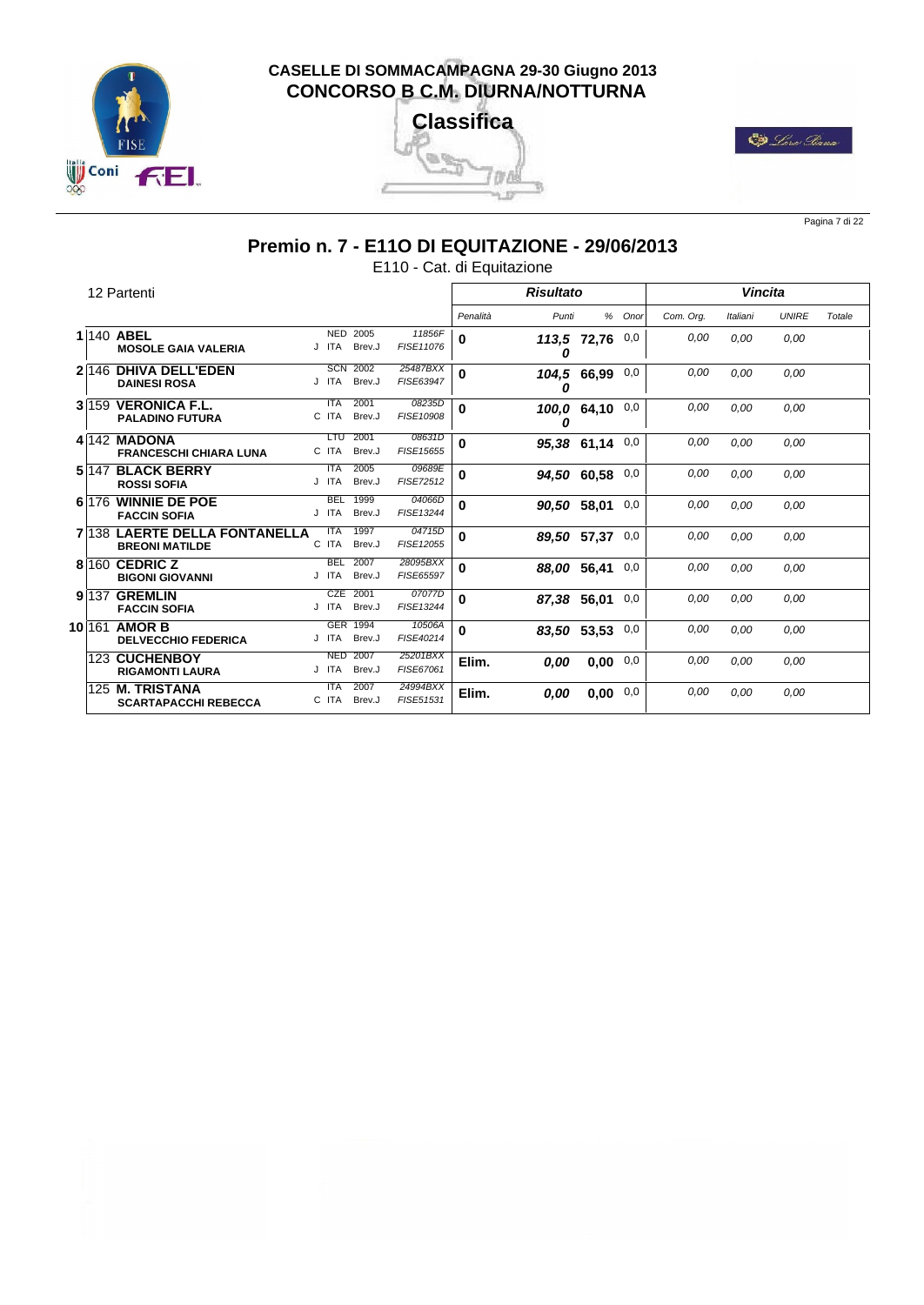





Pagina 8 di 22

#### **Premio n. 8 - C115 A TEMPO - 29/06/2013**

C115 - n. 3 a tempo - Tab. A

|      | 23 Partenti                                                            |                                       |                       |          | <b>Risultato</b> |                  |     |           |          | Vincita      |        |
|------|------------------------------------------------------------------------|---------------------------------------|-----------------------|----------|------------------|------------------|-----|-----------|----------|--------------|--------|
|      |                                                                        |                                       |                       | Penalità | Punti            | Tempo Onor       |     | Com. Org. | Italiani | <b>UNIRE</b> | Totale |
|      | 1 134 UNIQUE MAN<br><b>BIONDANI FRANCESCA</b>                          | NED 2001<br>C ITA<br>Brev.J           | 08866A<br>FISE45661   | 0        |                  | $0.00$ 63,79 0,0 |     | 37,50     | 0,00     | 0,00         | 37,50  |
|      | 2 191 ESTASI DELLA VALGRANDA<br><b>FABIAN ALESSANDRA</b>               | 2007<br><b>ITA</b><br>S ITA<br>1°Gr.  | 08267D<br>037498/D    | 0        |                  | 0.00 64.73       | 0,0 | 27,00     | 62.50    | 0,00         | 89,50  |
|      | 3 190 QUEENSBERRY<br><b>BESANA CAMILLA</b>                             | <b>GER 2004</b><br>S ITA<br>1°Gr.     | 15274A<br>37137/D     | $\bf{0}$ |                  | 0.00 66.56       | 0,0 | 22,50     | 0.00     | 0.00         | 22,50  |
|      | 4 181 SONNY BOY C<br><b>ADRIOMI DANILO EMILIO</b>                      | GER 1999<br>1°Gr.<br>S ITA            | 16408A<br>006521/B    | 0        |                  | 0,00 70,01       | 0,0 | 18,00     | 0.00     | 0.00         | 18,00  |
|      | 5 177 NAMERETTO<br><b>PIVA EUGENIA</b>                                 | <b>NED 1995</b><br>J ITA<br>1°Gr.J    | 05599A<br>FISE21773   | 0        |                  | 0.00 71.33       | 0,0 | 15,00     | 0.00     | 0.00         | 15.00  |
|      | 6 183 LEX LUTHOR<br><b>ANSELMI CHIARA</b>                              | <b>ITA</b><br>2001<br>S ITA<br>Brev.  | 06973E<br>006549/D    | 0        |                  | 0.00 73.61       | 0,0 | 6,00      | 37,50    | 0,00         | 43,50  |
| 7171 | <b>TARZANK</b><br><b>CAMPIGATO PAOLO</b>                               | <b>NED 2000</b><br>S ITA<br>1°Gr.     | 05979E<br>001244/D    | 0        |                  | 0.00 75.60       | 0,0 | 6,00      | 0,00     | 0,00         | 6,00   |
|      | 8 175 IVANHOE<br><b>FERRARI CARLOTTA</b>                               | <b>SCN 2001</b><br>S ITA<br>1°Gr.     | 05628D<br>FISE5368/   | 0        |                  | 0.00 82.50       | 0,0 | 0,00      | 0,00     | 0,00         |        |
|      | 9 <sup>186</sup> TIBANTA<br><b>PADOVANI LISA</b>                       | <b>NED 2000</b><br>S ITA<br>1°Gr.     | 19365BXX<br>FISE9137/ | 1        |                  | 0.00 83.45       | 0,0 | 0,00      | 0.00     | 0,00         |        |
|      | 10 184 FELIX DI BOSCOCHIARO<br><b>BALDO ANGELO</b>                     | 2005<br><b>ITA</b><br>1°Gr.<br>S ITA  | 07540D<br>000499/X    | 4        |                  | 0.00 55,91       | 0,0 | 0,00      | 0,00     | 0,00         |        |
|      | 11 180 ALLEGRA B<br><b>PETRACHIN MATTEO</b>                            | <b>GER 1998</b><br>S ITA Brev.        | 26400T<br>006136/D    | 4        |                  | 0.00 64.69       | 0,0 | 0,00      | 0,00     | 0,00         |        |
|      | 12 207 PAMAL<br><b>ALBOINI VILMA</b>                                   | <b>NED 1997</b><br>1°Gr.J<br>J ITA    | 00462Y<br>FISE13046   | 4        |                  | 0.00 68.59       | 0,0 | 0.00      | 0,00     | 0,00         |        |
|      | 13 188 ISKRA<br><b>TOMMASI ANDREA</b>                                  | SLO 2005<br>J ITA 1°Gr.J              | 08115D<br>FISE15232   | 4        |                  | 0,00 73,79       | 0,0 | 0.00      | 0.00     | 0.00         |        |
|      | 14 173 CALIGULA 24<br><b>ANDRETTA GIORGIA</b>                          | GER 1995<br>C ITA<br>Brev.J           | 03986D<br>FISE18032   | 4        |                  | 0,00 82,96       | 0,0 | 0.00      | 0.00     | 0.00         |        |
|      | 15 172 RAKETA<br><b>SELMI FRANCESCA</b>                                | GER 2005<br>S ITA<br>1°Gr.            | 27372T<br>001061/T    | 5        |                  | 0.00 83,68       | 0,0 | 0,00      | 0.00     | 0.00         |        |
|      | <b>16 124 MUGUET DU THIEREUX</b><br><b>TODESCHINI SEBASTIANO</b>       | <b>FRA 2000</b><br>S ITA<br>Brev.     | 24623M<br>036900/D    | 6        |                  | 0.00 89.94       | 0,0 | 0.00      | 0.00     | 0,00         |        |
|      | 17 189 TORTIA<br><b>BETTIOL NICOLO'</b>                                | GER 2003<br>S ITA<br>1°Gr.            | 08960D<br>002596/Y    | 10       |                  | 0.00 89.99       | 0,0 | 0.00      | 0.00     | 0.00         |        |
|      | 101 WELLDONE VD ZWARTWATERHC <sup>BEL 1999</sup><br><b>PIVA SERGIO</b> | 1°Gr.<br>S ITA                        | 07914F<br>005862/D    | Elim.    | 0.00             | 0.00             | 0,0 | 0.00      | 0.00     | 0,00         |        |
|      | 139 KITSCH<br><b>TODESCHINI SEBASTIANO</b>                             | <b>FRA 1998</b><br>S ITA Brev.        | 13810BXX<br>036900/D  | Elim.    | 0.00             | 0.00             | 0,0 | 0.00      | 0,00     | 0,00         |        |
|      | 174 LUCKY DAY A<br><b>GUARDA CRISTINA</b>                              | GER 2002<br>S ITA 1°Gr.               | 08219D<br>FISE5256/   | Elim.    | 0.00             | 0.00             | 0,0 | 0,00      | 0,00     | 0,00         |        |
|      | 178 ILTON DE LA LUTH<br><b>POGGI GINEVRA</b>                           | FRA 1996<br>Y ITA 1°Gr.               | 07060D<br>FISE3540/   | Elim.    | 0.00             | 0.00             | 0,0 | 0,00      | 0,00     | 0,00         |        |
|      | 187 BANITA<br><b>ZECCHETTO GIORGIA</b>                                 | 2005<br><b>ITA</b><br>C ITA<br>1°Gr.J | 07337D<br>FISE9366/   | Elim.    | 0.00             | 0.00             | 0,0 | 0,00      | 0,00     | 0,00         |        |
|      | 193 MANCU MALE<br><b>SIGNORATO ANDREA</b>                              | 2005<br>ITA<br>S ITA 1°Gr.            | 22679BXX<br>006401/D  | Elim.    | 0.00             | 0,00             | 0,0 | 0.00      | 0,00     | 0,00         |        |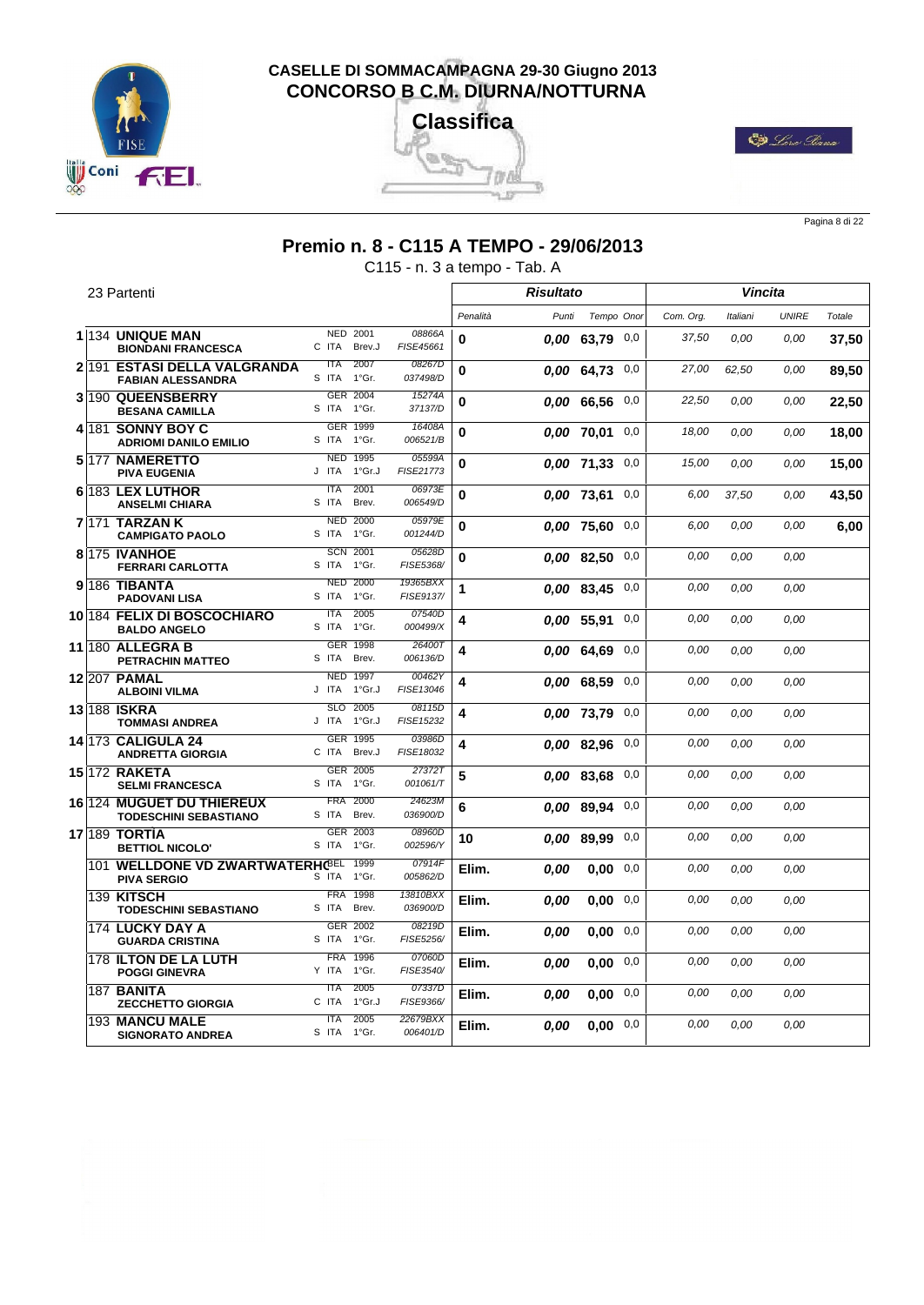





Pagina 9 di 22

# **Premio n. 9 - C120 A FASI CONSECUTIVE - 29/06/2013**

C120 - n. 19.2 speciale a fasi consecutive - Tab. A

|     | 16 Partenti                                              |                                       |                            |          | <b>Risultato</b> |                    |     |           |          | <b>Vincita</b> |        |
|-----|----------------------------------------------------------|---------------------------------------|----------------------------|----------|------------------|--------------------|-----|-----------|----------|----------------|--------|
|     |                                                          |                                       |                            | Penalità | Punti            | Tempo Onor         |     | Com. Org. | Italiani | <b>UNIRE</b>   | Totale |
|     | 1 370 GASPRINA<br><b>CANTERI SILVIA</b>                  | <b>ITA</b><br>2001<br>S ITA 1°Gr.     | 04502D<br>035756/D         | 0/0      |                  | $0.00$ 23,92 $0.0$ |     | 62,50     | 125.00   | 0,00           | 187,50 |
|     | 2 216 MILORD CHAMPBLANC<br><b>NONINO GRETA</b>           | 2000<br><b>FRA</b><br>Y ITA 1°Gr.     | 08096D<br>FISE3682/        | 0/0      |                  | 0,00 26,42         | 0,0 | 45,00     | 0.00     | 0.00           | 45,00  |
|     | 3 212 QUIDAME.P Z<br><b>BINDI CARLO</b>                  | <b>NED 2002</b><br>S ITA 1°Gr.        | 07188D<br>002017/D         | 0/0      |                  | $0.00$ 27.27 $0.0$ |     | 37,50     | 0.00     | 0,00           | 37,50  |
|     | 4 191 ESTASI DELLA VALGRANDA<br><b>FABIAN ALESSANDRA</b> | 2007<br><b>ITA</b><br>1°Gr.<br>S ITA  | 08267D<br>037498/D         | 0/0      |                  | 0.00 27,52         | 0,0 | 30,00     | 75.00    | 0,00           | 105,00 |
|     | 5 208 RODIELLA DEL TAVOLLO<br><b>ANDREIS CRISTIAN</b>    | 2007<br><b>ITA</b><br>S ITA 1°Gr.     | 16299P<br>000909/D         | 0/0      |                  | 0.00 28,58         | 0,0 | 25,00     | 50,00    | 0,00           | 75,00  |
|     | 6 189 TORTIA<br><b>BETTIOL NICOLO'</b>                   | GER 2003<br>S ITA 1°Gr.               | 08960D<br>002596/Y         | 0/0      |                  | 0,00 30,66         | 0,0 | 0,00      | 0.00     | 0.00           |        |
|     | <b>7206 ALASKA DEL SASSO</b><br><b>STOPPATO EMMA</b>     | 2004<br><b>ITA</b><br>C ITA<br>1°Gr.J | 09969E<br><b>FISE17875</b> | 0/0      |                  | 0.00 30.81         | 0,0 | 0,00      | 0.00     | 0.00           |        |
|     | 8 190 QUEENSBERRY<br><b>BESANA CAMILLA</b>               | GER 2004<br>S ITA 1°Gr.               | 15274A<br>37137/D          | 0/0      |                  | $0,00$ 31,06 0,0   |     | 0,00      | 0.00     | 0,00           |        |
|     | 9 209 CLYTHEMNESTRA DC Z<br><b>PENDIN MARCO</b>          | 2003<br><b>BEL</b><br>S ITA 1°Gr.     | 01289X<br>000076/D         | 0/4      |                  | $0.00$ 30.34 $0.0$ |     | 0,00      | 0.00     | 0,00           |        |
|     | 10 127 VOLOMA S<br>DE CHECCHI FRANCESCA TOMMAS           | <b>NED 2002</b><br>S ITA 1°Gr.        | 07994F<br>000400/D         | 0/6      |                  | 0.00 47,38         | 0,0 | 0,00      | 0.00     | 0,00           |        |
|     | <b>11214 RUCHELLE</b><br><b>CIRILLO ELEONORA</b>         | 2003<br><b>ITA</b><br>S ITA 1°Gr.     | 10523G<br>FISE3741/        | 4        |                  | 0.00 49.20         | 0,0 | 0,00      | 0.00     | 0,00           |        |
|     | 12 215 VORTUIJN V.Z.<br><b>GAGLIARDI FERDINANDO</b>      | <b>NED 2002</b><br>S ITA 1°Gr.        | 12000A<br>000882/D         | 4        |                  | 0,00 51,81         | 0,0 | 0,00      | 0.00     | 0.00           |        |
|     | <b>13 203 VERITY</b><br><b>FRANZONI PAOLO</b>            | <b>NED 2002</b><br>S ITA 1°Gr.        | 08252D<br>002741/D         | 4        |                  | 0.00 55.53         | 0,0 | 0,00      | 0.00     | 0.00           |        |
|     | 14 213 SAM S 2<br><b>FUMAGALLI STEFANO</b>               | <b>GER 1997</b><br>S ITA 1°Gr.        | 04389D<br>37760/D          | 4        |                  | 0.00 55.65         | 0,0 | 0,00      | 0.00     | 0,00           |        |
|     | 15 205 LADY MACBETH<br><b>CALDANA CORINNA</b>            | GER 1998<br>S ITA<br>1°Gr.            | 04557D<br>004762/D         | 6        |                  | 0,00 73,04         | 0,0 | 0,00      | 0.00     | 0.00           |        |
| 171 | <b>TARZANK</b><br><b>CAMPIGATO PAOLO</b>                 | <b>NED 2000</b><br>S ITA 1°Gr.        | 05979E<br>001244/D         | Elim.    | 0,00             | $0.00 \quad 0.0$   |     | 0,00      | 0,00     | 0,00           |        |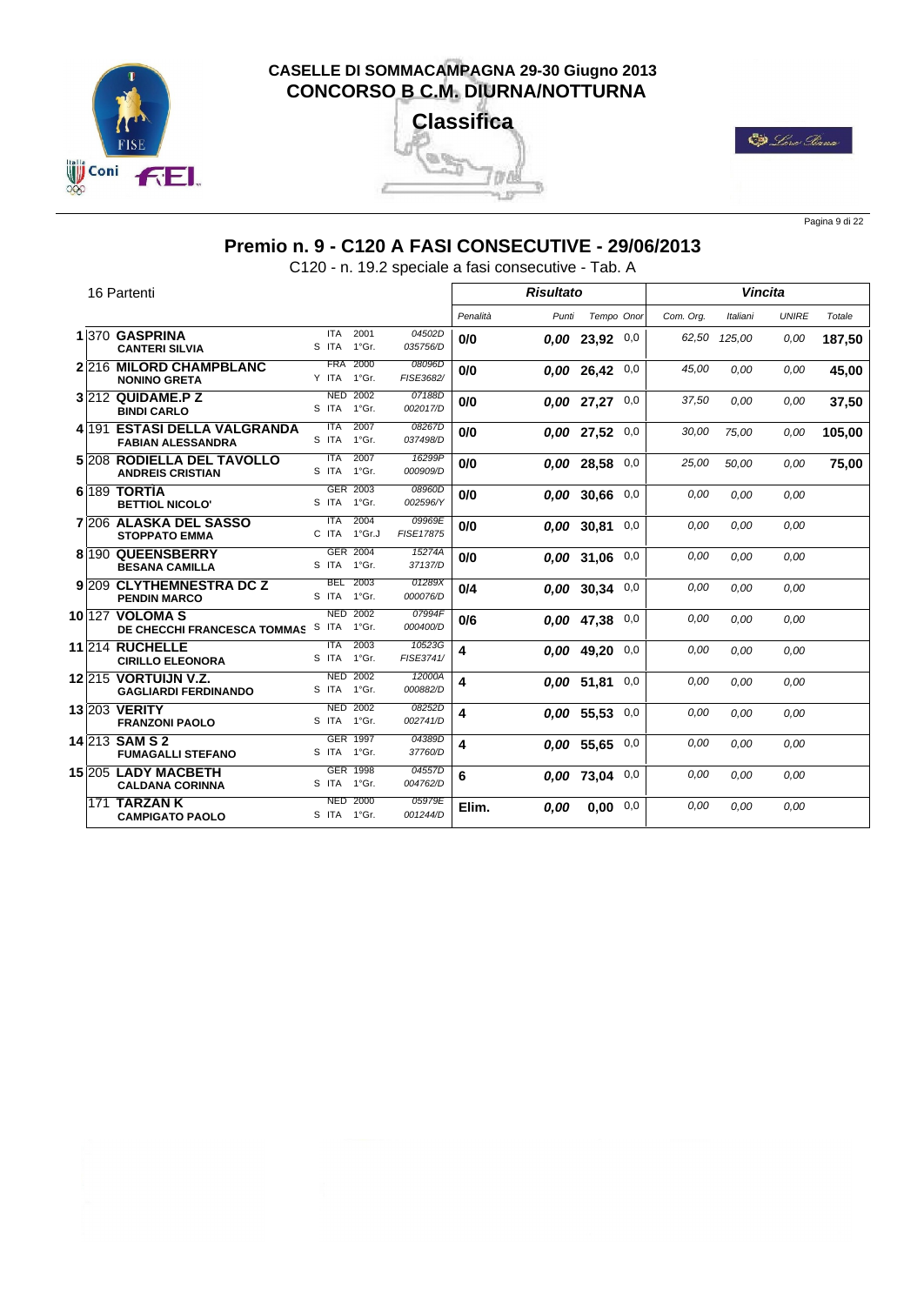

# **Classifica** 23 Tara 电启



Pagina 10 di 22

# **Premio n. 10 - C130 A FASI CONSECUTIVE - 29/06/2013**

C130 - n. 19.2 speciale a fasi consecutive - Tab. A

|         | 13 Partenti                                              |                     |                          |                     |                |      | <b>Risultato</b> |                  |     |           |          | <b>Vincita</b> |        |
|---------|----------------------------------------------------------|---------------------|--------------------------|---------------------|----------------|------|------------------|------------------|-----|-----------|----------|----------------|--------|
|         | Cat. qualificante per passaggio da 1° Gr.Q a 2° Gr.      |                     |                          |                     | Penalità       | P.Q. | Punti            | Tempo Onor       |     | Com. Org. | Italiani | <b>UNIRE</b>   | Totale |
|         | <b>1229 RINA</b><br><b>ALDEGHERI LUCA</b>                | <b>ITA</b><br>S ITA | 2006<br>$2°$ Gr.         | 10902F<br>002486/D  | 0/0            |      |                  | $0,00$ 24,62 0,0 |     | 100,00    | 50,00    | 0.00           | 150,00 |
|         | $2 235$ ALHEXIS<br><b>SEBASTIANI GIORGIA</b>             | ITA<br>J ITA        | 1998<br>1°Gr.J           | 05171F<br>006812/D  | 0/0            |      |                  | 0.00 31,72       | 0,0 | 72,00     | 30,00    | 0,00           | 102,00 |
|         | 3 230 ONVERGETTEBEL<br><b>BETTIN MARIO</b>               | <b>NED</b><br>S ITA | 2001<br>1°Gr.            | 07359D<br>003588/D  | 0/0            |      |                  | 0.00 36,32       | 0,0 | 60,00     | 0,00     | 0.00           | 60,00  |
|         | 4 228 CARBURO<br><b>MARINI MASSIMILIANO</b>              | <b>ITA</b><br>Y ITA | 2003<br>1°Gr.            | 07817D<br>007195/D  | 0/4            |      |                  | 0,00 27,58       | 0,0 | 48,00     | 20,00    | 0,00           | 68,00  |
|         | 5 234 FICODILLIO 'E'<br><b>BALDO MICHELE</b>             | <b>BEL</b><br>S ITA | 2005<br>$2°$ Gr.         | 00884V<br>FISE3531/ | 0/5            |      |                  | 0.00 43,97       | 0,0 | 0,00      | 0.00     | 0.00           |        |
|         | 6 236 ALVINA<br><b>NOGARA STEFANO</b>                    | <b>ITA</b><br>S ITA | 2006<br>$2°$ Gr.         | 18768G<br>001445/B  | 4              |      |                  | 0.00 55,44       | 0,0 | 0,00      | 0.00     | 0.00           |        |
|         | 7 212 QUIDAME.P Z<br><b>BINDI CARLO</b>                  | <b>NED</b><br>S ITA | 2002<br>$1^{\circ}$ Gr.  | 07188D<br>002017/D  | 4              |      |                  | 0.00 56.43       | 0,0 | 0,00      | 0.00     | 0.00           |        |
|         | 8 226 VERA UTOPIA<br><b>ALDEGHERI LUCA</b>               | <b>NED</b><br>S ITA | 2002<br>$2°$ Gr.         | 11735F<br>002486/D  | 4              |      |                  | 0.00 56.54       | 0,0 | 0,00      | 0.00     | 0.00           |        |
| 9 3 7 1 | <b>LANDOS DEI CASTELLANI</b><br><b>PENDIN MARCO</b>      | <b>ITA</b><br>S ITA | 2004<br>1°Gr.            | 00774V<br>000076/D  | 4              |      |                  | 0.00 56.83       | 0,0 | 0,00      | 0.00     | 0.00           |        |
|         | 10 231 TYPHON DU TRICHON<br><b>PRADELLA KATIA</b>        | <b>BEL</b><br>S ITA | 1996<br>2°Gr.            | 26264T<br>000208/T  | 4              |      |                  | 0.00 59.93       | 0,0 | 0,00      | 0.00     | 0.00           |        |
| 11 227  | <b>ROMINET DE KERAMBARS</b><br><b>SEBASTIANI EDOARDO</b> | <b>BEL</b><br>J ITA | 2001<br>1°Gr.J           | 07617D<br>FISE4164/ | $\overline{7}$ |      |                  | 0.00 75.21       | 0,0 | 0,00      | 0.00     | 0.00           |        |
| 12 200  | <b>TONIK</b><br><b>ANDREIS CRISTIAN</b>                  | S ITA               | <b>HUN 1998</b><br>1°Gr. | 06906D<br>000909/D  | 8              |      |                  | 0,00 56,91       | 0,0 | 0,00      | 0.00     | 0.00           |        |
|         | 13 232 LANDRY DU ROBSAM<br><b>ALDEGHERI LUCA</b>         | <b>FRA</b><br>S ITA | 1999<br>$2°$ Gr.         | 08353E<br>002486/D  | 15             |      |                  | 0.00 77,22       | 0,0 | 0,00      | 0.00     | 0,00           |        |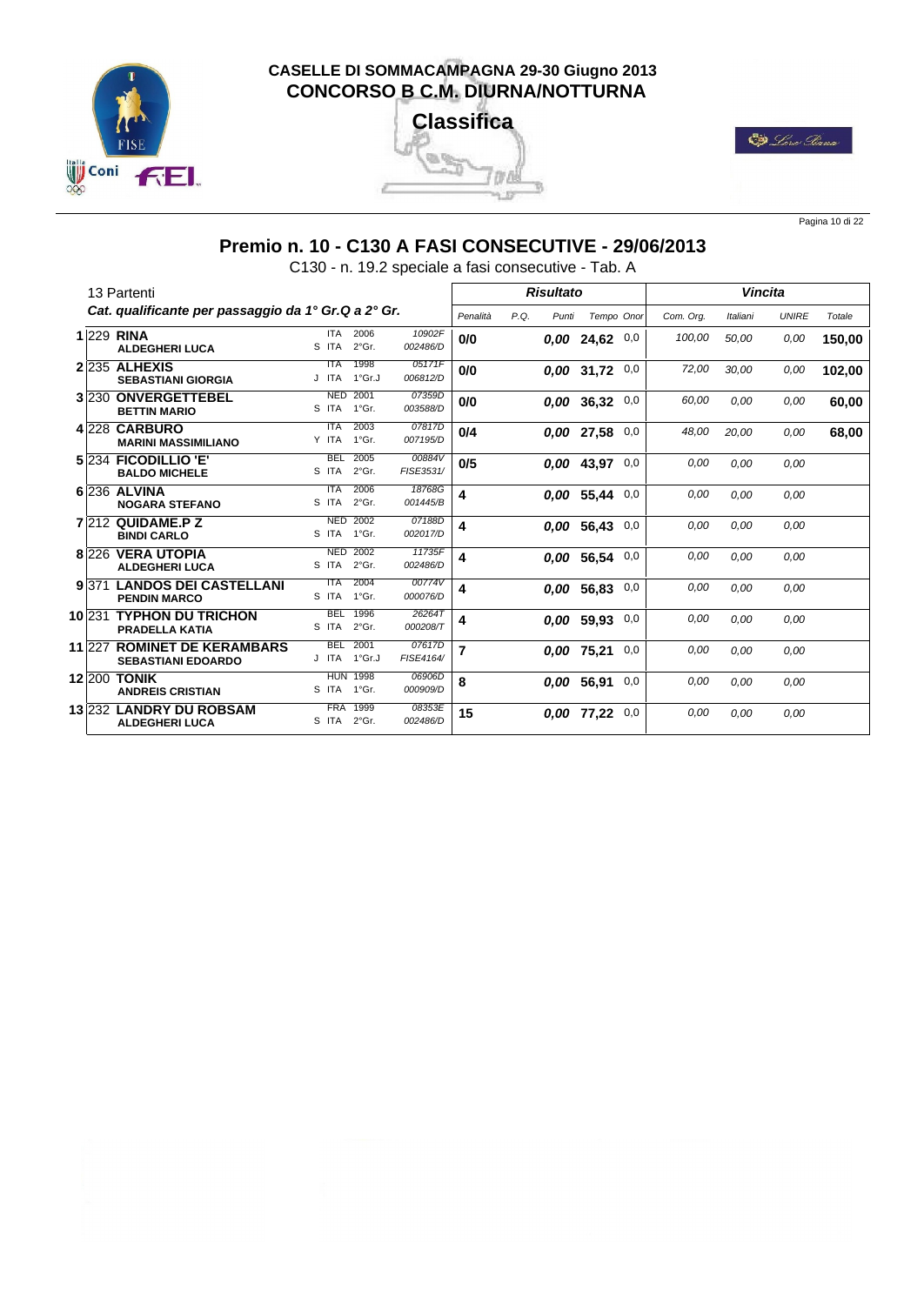





Pagina 11 di 22

# **Premio n. 11 - L60 DI PRECISIONE - 30/06/2013**

L60\_ - n. 1 di Precisione - Tab. A

|          |       | 7 Partenti                                        |                                                   |                                     |          | <b>Risultato</b> |            |     |           | <b>Vincita</b> |              |        |
|----------|-------|---------------------------------------------------|---------------------------------------------------|-------------------------------------|----------|------------------|------------|-----|-----------|----------------|--------------|--------|
|          |       |                                                   |                                                   |                                     | Penalità | Punti            | Tempo Onor |     | Com. Org. | Italiani       | <b>UNIRE</b> | Totale |
|          |       | 12 ULSTER<br><b>MUTTI LAURA</b>                   | <b>NED</b><br>2001<br>S ITA<br>A Ludica           | 08004D<br><b>FISE15478</b>          | $\bf{0}$ | 0.00             | 0,00       | 0,0 | 0,00      | 0,00           | 0,00         |        |
|          |       | 16 RUBIO<br><b>CARLASSARE MARIA ELENA</b>         | 2007<br><b>ITA</b><br>A Ludica<br>C ITA           | <b>PRO05190</b><br><b>FISE19754</b> | 0        | 0,00             | 0,00       | 0,0 | 0,00      | 0,00           | 0,00         |        |
|          | 1 246 | <b>GOLDEN DANCING</b><br><b>ZANIN ALISA</b>       | 2002<br><b>GER</b><br>A Ludica FISE13403<br>J ITA | 07587D                              | 0        | 0,00             | 0,00       | 0,0 | 0,00      | 0.00           | 0.00         |        |
|          | 1 247 | <b>SEPPE</b><br><b>CONSOLARO GIULIA FELICITAS</b> | 1999<br><b>BEL</b><br>A Ludica<br>G ITA           | 10895E<br><b>FISE22624</b>          | $\bf{0}$ | 0,00             | 0,00       | 0,0 | 0,00      | 0,00           | 0,00         |        |
|          | 1 248 | <b>M. FAGGIOS</b><br><b>MURRONE ARIANNA</b>       | 1996<br><b>ITA</b><br>C ITA<br>A Ludica FISE20811 | 04103F                              | $\bf{0}$ | 0.00             | 0,00       | 0,0 | 0,00      | 0.00           | 0,00         |        |
|          |       | $1 249$ ARNICA<br><b>GIACOMUZZO AURORA</b>        | <b>SWE 1999</b><br>J ITA<br>A Ludica              | 08167D<br>FISE21199                 | 0        | 0,00             | 0,00       | 0,0 | 0,00      | 0,00           | 0,00         |        |
|          | 1 251 | <b>BEYSHAPUR</b><br><b>ZAMPIERI GAIA</b>          | 1997<br><b>ITA</b><br>A Ludica FISE26911<br>C ITA | 13020BXX                            | $\bf{0}$ | 0,00             | 0,00       | 0,0 | 0,00      | 0.00           | 0,00         |        |
| FC       | 17    | <b>PANDORA 150</b><br><b>BONENTE LETIZIA</b>      | <b>GER</b><br>1998<br>S ITA<br>Brev.              | 15058P<br>FISE23173                 | Elim.    | 0,00             | 0,00       | 0,0 | 0,00      | 0,00           | 0,00         |        |
| $FC$ 250 |       | <b>HEMY</b><br><b>PERDONCIN LAURA</b>             | <b>SCN</b><br>1998<br>G ITA<br>Brev.J             | 10330F<br>FISE23512                 | 0        | 0,00             | 0,00       | 0,0 | 0,00      | 0.00           | 0,00         |        |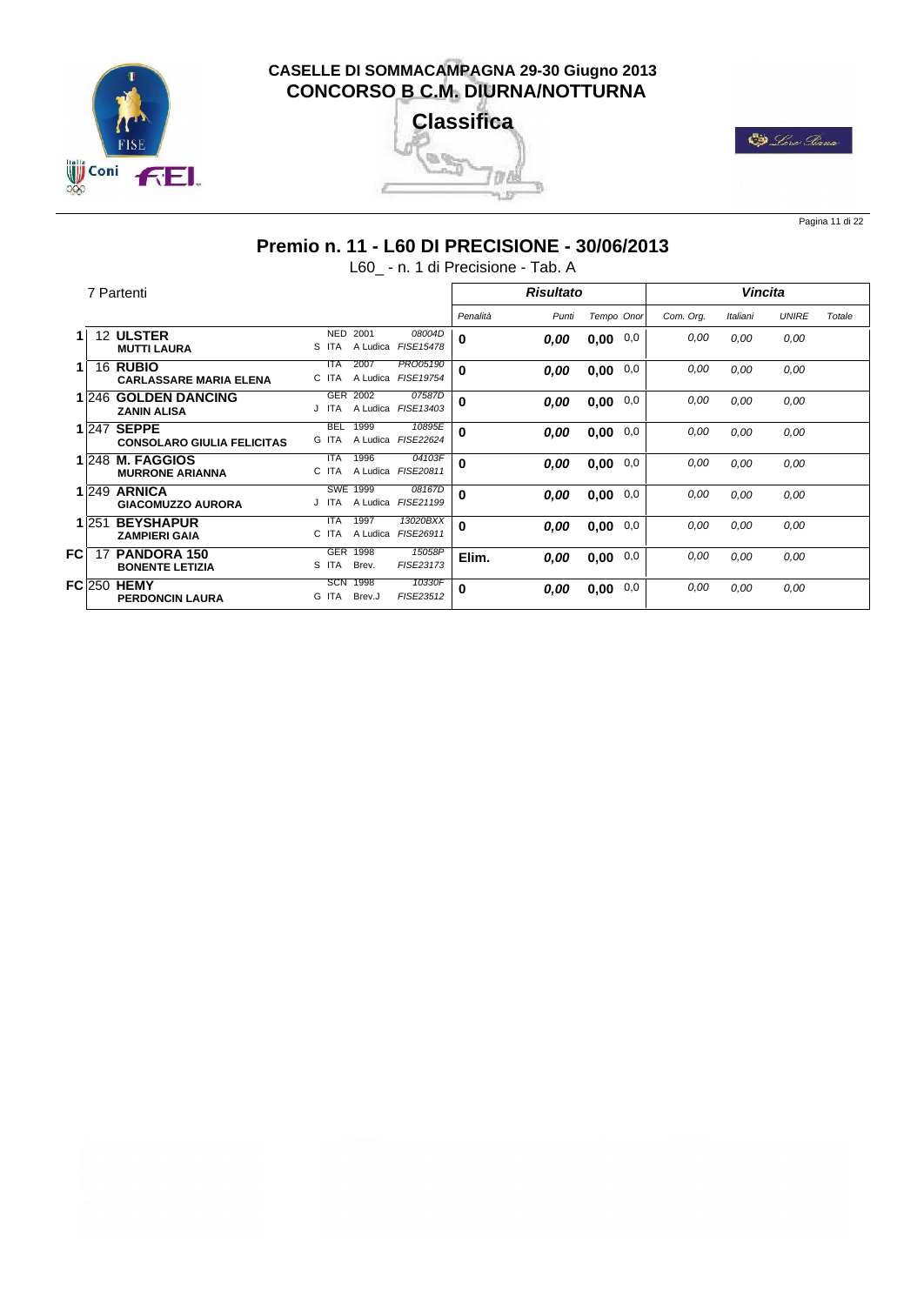





Pagina 12 di 22

# **Premio n. 12 - L70 DI PRECISIONE - 30/06/2013**

L70\_ - n. 1 di Precisione - Tab. A

|    |       | 22 Partenti                                                              |                           |                            |                                    |          | <b>Risultato</b> |                  |     |           | <b>Vincita</b> |              |        |
|----|-------|--------------------------------------------------------------------------|---------------------------|----------------------------|------------------------------------|----------|------------------|------------------|-----|-----------|----------------|--------------|--------|
|    |       |                                                                          |                           |                            |                                    | Penalità | Punti            | Tempo Onor       |     | Com. Org. | Italiani       | <b>UNIRE</b> | Totale |
|    |       | 11 OTTO                                                                  |                           | NED 1996                   | 03806D                             |          |                  |                  |     |           |                |              |        |
| 1  |       | <b>SALGARO ELENA</b>                                                     | S ITA                     |                            | A Ludica FISE34194                 | 0        | 0.00             | $0,00$ 0,0       |     | 0,00      | 0,00           | 0,00         |        |
| 1  |       | <b>15 LAOCHRA FAIL</b><br><b>COLATO GIORGIA</b>                          | $\overline{IRL}$<br>G ITA | 1999                       | 08427D<br>A Ludica FISE22317       | 0        | 0.00             | 0.00             | 0,0 | 0,00      | 0,00           | 0.00         |        |
| 1  |       | 33 SKEGGIA DELL'EDEN<br><b>MAZZONI MATTEO</b>                            | <b>SCN</b><br>G ITA       | 2003<br>Brev.J             | 27288BXX<br><b>FISE78575</b>       | $\bf{0}$ | 0.00             | 0.00             | 0,0 | 0.00      | 0.00           | 0.00         |        |
| 1. |       | 65 TIP TAP<br><b>BARBIERI HELENA</b>                                     | G ITA                     | <b>SCN 2006</b><br>Brev.J  | 1661/X<br>FISE9794/                | $\bf{0}$ | 0.00             | 0,00             | 0,0 | 0,00      | 0.00           | 0.00         |        |
|    |       | 1 247 SEPPE<br><b>CONSOLARO GIULIA FELICITAS</b>                         | G ITA                     | <b>BEL 1999</b>            | 10895E<br>A Ludica FISE22624       | 0        | 0.00             | 0.00             | 0,0 | 0,00      | 0.00           | 0.00         |        |
|    |       | $1\,$ 249 ARNICA<br><b>GIACOMUZZO AURORA</b>                             |                           | <b>SWE 1999</b>            | 08167D<br>J ITA A Ludica FISE21199 | 0        | 0.00             | 0.00             | 0,0 | 0,00      | 0.00           | 0.00         |        |
|    |       | 1 250 HEMY<br><b>PERDONCIN LAURA</b>                                     | <b>SCN</b><br>G ITA       | 1998<br>Brev.J             | 10330F<br>FISE23512                | $\bf{0}$ | 0.00             | 0.00             | 0,0 | 0,00      | 0.00           | 0.00         |        |
|    |       | 1261 QUICK SMART<br><b>VINCO ELISA</b>                                   | S ITA                     | GER 2000                   | 07112F<br>A Ludica FISE15882       | 0        | 0.00             | 0.00             | 0,0 | 0,00      | 0.00           | 0,00         |        |
|    |       | 1 262 DIECILIRE<br><b>MICHELAZZI SARA</b>                                | <b>ITA</b><br>S ITA       | 2003<br>A Ludica           | 18527BXX<br>FISE34135              | 0        | 0.00             | 0.00             | 0,0 | 0,00      | 0,00           | 0,00         |        |
|    |       | 1 263 DIECILIRE<br><b>DI RAFFAELE ENRICO</b>                             | <b>ITA</b><br>S ITA       | 2003                       | 18527BXX<br>A Ludica FISE34134     | 0        | 0.00             | 0.00             | 0,0 | 0,00      | 0,00           | 0,00         |        |
|    |       | <b>1264 TONIK</b><br><b>CARCERERI PIERCARLO</b>                          | <b>HUN</b><br>Y ITA       | 1998                       | 06906D<br>A Ludica FISE36705       | 0        | 0.00             | 0.00             | 0,0 | 0,00      | 0,00           | 0,00         |        |
|    |       | 1 265 QUICK SMART<br><b>BEGHINI MATTEO</b>                               | GER<br>C ITA              | 2000                       | 07112F<br>A Ludica FISE23099       | 0        | 0.00             | 0.00             | 0,0 | 0,00      | 0,00           | 0,00         |        |
|    |       | 1266 KOLY<br><b>PEZZINI ZOE</b>                                          | <b>ITA</b><br>J ITA       | 2000                       | 13897BXX<br>A Ludica FISE16119     | 0        | 0.00             | 0,00             | 0,0 | 0,00      | 0,00           | 0.00         |        |
|    |       | 1267 LORD ENERGY<br><b>MIRZA DIANA</b>                                   | <b>ITA</b>                | 1999                       | 04188D<br>S MDA A Ludica FISE34120 | 0        | 0.00             | 0.00             | 0,0 | 0,00      | 0,00           | 0,00         |        |
|    |       | 1 268 LAND PETIT DI VILLA FRANCESC <sup>TA</sup><br><b>TOMEI MARTINA</b> | J ITA                     | 1997                       | 07280G<br>A Ludica FISE18090       | 0        | 0.00             | 0,00             | 0,0 | 0.00      | 0.00           | 0.00         |        |
|    |       | 1 269 LAND PETIT DI VILLA FRANCESC <sup>TA</sup><br><b>MOLON CAMILLA</b> | C ITA                     | 1997                       | 07280G<br>A Ludica FISE19449       | $\bf{0}$ | 0.00             | 0,00             | 0,0 | 0,00      | 0.00           | 0.00         |        |
|    |       | 1 270 SPIRIT<br><b>GALVANI VANESSA</b>                                   | $\overline{ITA}$<br>Y ITA | 2006                       | 08886D<br>A Ludica FISE32888       | 0        | 0,00             | 0,00             | 0,0 | 0,00      | 0.00           | 0,00         |        |
|    | 1 271 | <b>JADIS TIME</b><br><b>PERDONCIN GIULIA</b>                             | <b>FRA</b><br>C ITA       | 1997<br>Brev.J<br>GER 1995 | 02715C<br>FISE23959                | $\bf{0}$ | 0.00             | 0,00             | 0,0 | 0,00      | 0.00           | 0.00         |        |
|    |       | 1272 ATOUT PRIX 2<br><b>POLITI ANTONIO REMO</b>                          |                           |                            | 04078E<br>C ITA A Ludica FISE90689 | $\bf{0}$ | 0.00             | 0,00             | 0,0 | 0,00      | 0.00           | 0.00         |        |
|    |       | <b>1273 BIBO'</b><br>PELLIZZARO ANGELA                                   | G ITA                     | <b>SCN 1996</b><br>Brev.J  | 02572C<br>FISE23953                | $\bf{0}$ | 0.00             | 0.00             | 0,0 | 0,00      | 0,00           | 0,00         |        |
|    |       | 1274 JUNO<br><b>BIONDAN BEATRICE</b>                                     | <b>POL</b><br>Y ITA       | 1997                       | 270637<br>A Ludica FISE4634/       | 0        | 0.00             | 0.00             | 0,0 | 0,00      | 0,00           | 0,00         |        |
|    |       | 22 246 GOLDEN DANCING<br><b>ZANIN ALISA</b>                              | J ITA                     | GER 2002                   | 07587D<br>A Ludica FISE13403       | 4        | 0.00             | 0.00             | 0,0 | 0,00      | 0.00           | 0,00         |        |
| FC | 31    | <b>QUICK STEP 4</b><br><b>TURRI SILVIO</b>                               | S ITA                     | GER 1997<br>Brev.          | 07880D<br>FISE27045                | 0        | 0.00             | 0.00             | 0,0 | 0,00      | 0,00           | 0,00         |        |
| FC | 58    | <b>ERCOLES BAIO</b><br><b>OLANDI HELENA CHRISTINE</b>                    | <b>ITA</b><br>C ITA       | 2001<br>Brev.J             | 268857<br>FISE10084                | 0        | 0.00             | $0.00 \quad 0.0$ |     | 0,00      | 0,00           | 0,00         |        |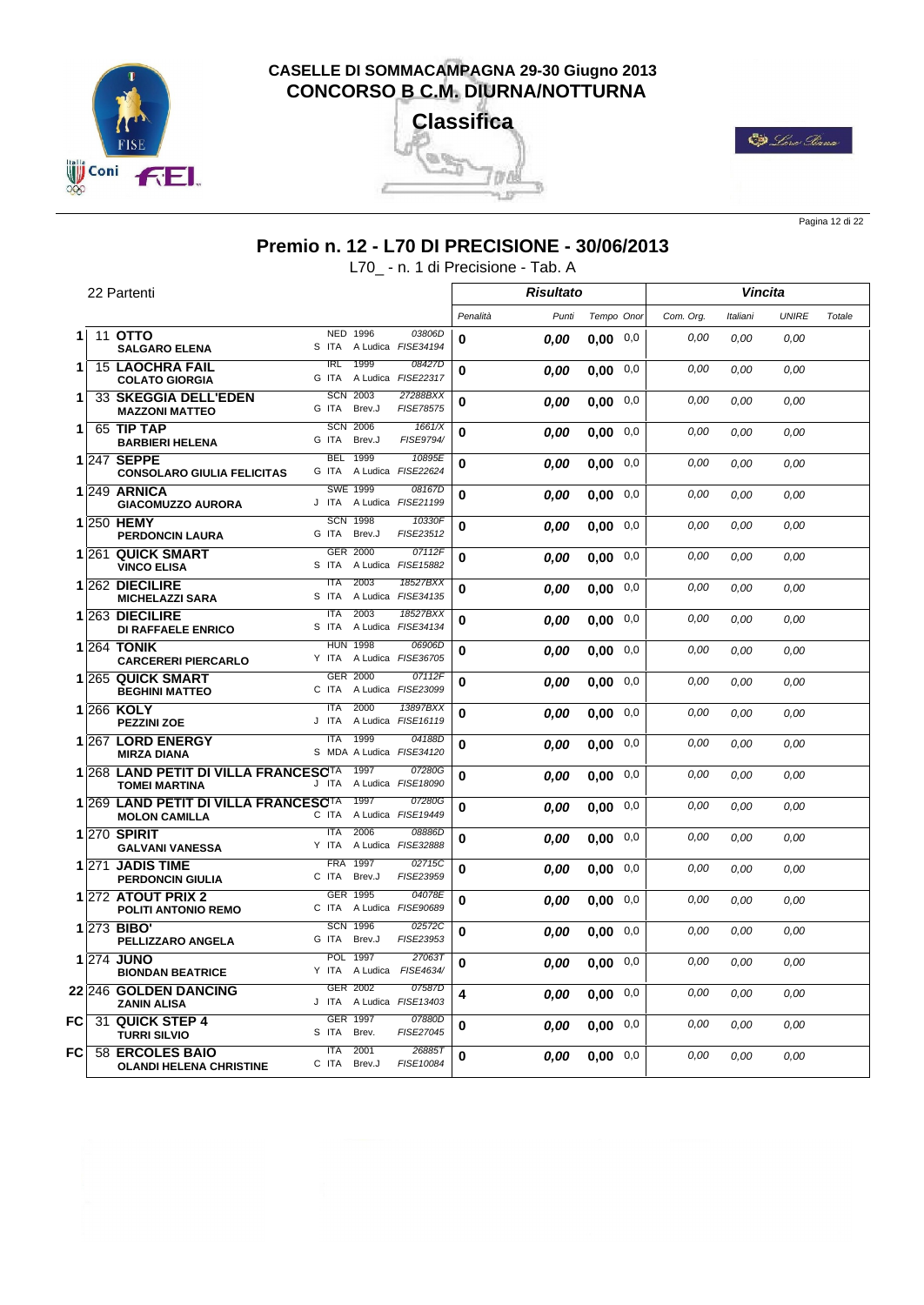





Pagina 13 di 22

# **Premio n. 13 - B80 DI PRECISIONE - 30/06/2013**

B80\_ - n. 1 di Precisione - Tab. A

|     |               | 16 Partenti                                                 |                                       |                       |          | <b>Risultato</b> |                  |     |           |          | <b>Vincita</b> |        |
|-----|---------------|-------------------------------------------------------------|---------------------------------------|-----------------------|----------|------------------|------------------|-----|-----------|----------|----------------|--------|
|     |               |                                                             |                                       |                       | Penalità | Punti            | Tempo Onor       |     | Com. Org. | Italiani | <b>UNIRE</b>   | Totale |
| 1.  |               | 2 JUSTIN<br><b>CIRESOLA RICCARDO</b>                        | <b>ITA</b><br>2005<br>Brev.<br>Y ITA  | 07723D<br>FISE35608   | 0        | 0.00             | $0.00 \quad 0.0$ |     | 0.00      | 0.00     | 0.00           |        |
| 1   |               | 31 QUICK STEP 4<br><b>TURRI SILVIO</b>                      | GER 1997<br>S ITA<br>Brev.            | 07880D<br>FISE27045   | $\bf{0}$ | 0,00             | 0,00             | 0,0 | 0,00      | 0.00     | 0.00           |        |
| 1.  |               | <b>33 SKEGGIA DELL'EDEN</b><br><b>MAZZONI MATTEO</b>        | 2003<br><b>SCN</b><br>G ITA<br>Brev.J | 27288BXX<br>FISE78575 | 0        | 0.00             | 0.00             | 0,0 | 0.00      | 0.00     | 0,00           |        |
| 1   |               | <b>45 ESPOIR DU MARAIS</b><br><b>NORDERA LUISA</b>          | <b>FRA</b><br>1992<br>S ITA<br>Brev.  | 10627BXX<br>037020/D  | $\bf{0}$ | 0,00             | 0,00             | 0,0 | 0,00      | 0.00     | 0.00           |        |
| 1   |               | <b>48 GARDESANO F. QUEBELLA</b><br><b>GALVANINI REBECCA</b> | GER 2002<br>C ITA<br>Brev.J           | 05548D<br>FISE18672   | 0        | 0.00             | 0,00             | 0,0 | 0.00      | 0.00     | 0.00           |        |
| 1   |               | 55 AGUAS DULCES MARISA<br><b>FACCHIN ELISA</b>              | <b>ARG</b><br>1994<br>S ITA<br>Brev.  | 03054DXX<br>FISE16218 | $\bf{0}$ | 0.00             | 0,00             | 0,0 | 0.00      | 0.00     | 0,00           |        |
| 1.  |               | 56 SAFIRA<br><b>GASPARINI GAIA</b>                          | <b>SCN</b><br>1997<br>G ITA<br>Brev.J | 06307D<br>FISE26458   | $\bf{0}$ | 0,00             | 0,00             | 0,0 | 0,00      | 0.00     | 0,00           |        |
| 1   |               | 60 MAMBO NUMBER 5<br><b>TROMBIN SOFIA</b>                   | 2000<br><b>BEL</b><br>G ITA<br>Brev.J | 07234E<br>FISE20657   | 0        | 0.00             | 0.00             | 0,0 | 0.00      | 0.00     | 0,00           |        |
| 1   |               | <b>67 SAGA DU TERTRE</b><br><b>FANTONI FEDERICA</b>         | <b>FRA</b><br>2006<br>C ITA<br>Brev.J | 27141BXX<br>FISE63597 | $\bf{0}$ | 0,00             | 0,00             | 0,0 | 0,00      | 0.00     | 0.00           |        |
|     | 1 271         | <b>JADIS TIME</b><br><b>PERDONCIN GIULIA</b>                | 1997<br><b>FRA</b><br>Brev.J<br>C ITA | 02715C<br>FISE23959   | 0        | 0.00             | 0,00             | 0,0 | 0.00      | 0.00     | 0.00           |        |
|     |               | 1 273 BIBO'<br>PELLIZZARO ANGELA                            | <b>SCN</b><br>1996<br>Brev.J<br>G ITA | 02572C<br>FISE23953   | $\bf{0}$ | 0.00             | 0.00             | 0,0 | 0.00      | 0.00     | 0,00           |        |
|     |               | 1284 ATOUT PRIX 2<br><b>RIZZI ANDREA</b>                    | GER<br>1995<br>Brev.<br>S ITA         | 04078E<br>FISE33156   | 0        | 0.00             | 0,00             | 0,0 | 0,00      | 0.00     | 0.00           |        |
|     |               | 1288 JUNO<br><b>POLI FEDERICO</b>                           | 1997<br><b>POL</b><br>Y ITA<br>Brev.  | 27063T<br>FISE34628   | 0        | 0.00             | 0.00             | 0,0 | 0,00      | 0.00     | 0,00           |        |
| 14  | 1             | <b>MY TRUE BLUE</b><br><b>CIRESOLA RACHELE</b>              | 2000<br><b>GBR</b><br>Brev.J<br>J ITA | 23664BXX<br>FISE35609 | 4        | 0,00             | 0,00             | 0,0 | 0,00      | 0.00     | 0.00           |        |
| 141 |               | 58 ERCOLES BAIO<br><b>OLANDI HELENA CHRISTINE</b>           | 2001<br><b>ITA</b><br>C ITA<br>Brev.J | 268857<br>FISE10084   | 4        | 0.00             | 0,00             | 0,0 | 0.00      | 0.00     | 0.00           |        |
| 14  |               | 65 TIP TAP<br><b>BARBIERI HELENA</b>                        | 2006<br><b>SCN</b><br>G ITA<br>Brev.J | 1661/X<br>FISE9794/   | 4        | 0.00             | 0,00             | 0,0 | 0.00      | 0.00     | 0,00           |        |
|     | <b>FC</b> 287 | <b>CHOCOLAT DELLA CACCIA</b><br><b>CASELLI ANDREA</b>       | 2009<br><b>ITA</b><br>S ITA 1°Gr.     | 08980D<br>003666/E    | Elim.    | 0.00             | $0,00$ 0,0       |     | 0.00      | 0.00     | 0.00           |        |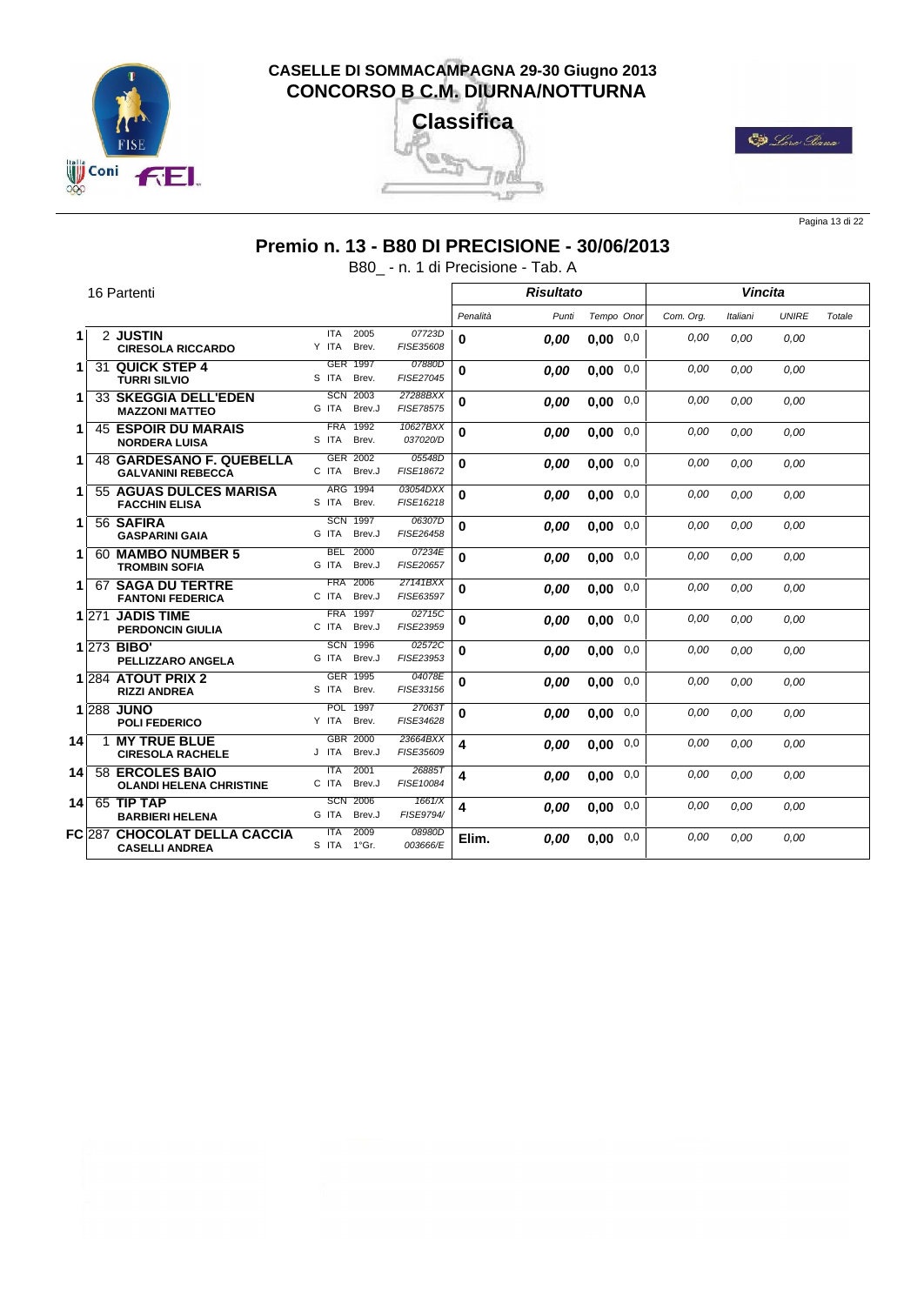





Pagina 14 di 22

#### **Premio n. 14 - B90 DI PRECISIONE - 30/06/2013**

B90\_ - n. 1 di Precisione - Tab. A

|     |    | 19 Partenti                                                     |                                                    |                            | <b>Risultato</b> |       |             | Vincita   |          |              |        |
|-----|----|-----------------------------------------------------------------|----------------------------------------------------|----------------------------|------------------|-------|-------------|-----------|----------|--------------|--------|
|     |    |                                                                 |                                                    |                            | Penalità         | Punti | Tempo Onor  | Com. Org. | Italiani | <b>UNIRE</b> | Totale |
| 1.  |    | <b>44 OLSTEIN-VILLE</b><br><b>DEL PIRO FEDERICO</b>             | <b>NED</b><br>1996<br>S ITA<br>Brev.               | 07044D<br>FISE26907        | 0                | 0.00  | 0.00<br>0,0 | 0,00      | 0.00     | 0.00         |        |
| 1.  |    | <b>46 MISTERO XV</b><br><b>GELARDI ELENA</b>                    | 1993<br><b>ITA</b><br>J ITA<br>Brev.J              | 07416BXX<br>FISE44609      | 0                | 0.00  | 0,0<br>0.00 | 0,00      | 0.00     | 0.00         |        |
| 1.  |    | 49 PRELUDE<br><b>CECCHINATO SOPHIA</b>                          | 1997<br><b>NED</b><br>J ITA<br>Brev.J              | 12109F<br>FISE31963        | 0                | 0.00  | 0,0<br>0.00 | 0,00      | 0.00     | 0.00         |        |
| 1.  |    | <b>64 NIKKI'S PLAY</b><br><b>DESTRO SOFIA</b>                   | $\overline{\text{IRL}}$<br>1996<br>Brev.J<br>G ITA | 03738D<br>FISE19788        | 0                | 0.00  | 0,00<br>0,0 | 0,00      | 0.00     | 0.00         |        |
| 1   |    | 78 BENTLEY ELEGANT VAN'T KLEINED 1996<br><b>FANTONI MARTINA</b> | C ITA<br>Brev.J                                    | 24954BXX<br>FISE63596      | $\bf{0}$         | 0,00  | 0,0<br>0.00 | 0,00      | 0.00     | 0.00         |        |
| 1   |    | 84 GARDESANO F. QUEBELLA<br><b>ADAMI PAOLA</b>                  | GER 2002<br>S ITA<br>Brev.                         | 05548D<br>FISE28560        | 0                | 0.00  | 0.00<br>0,0 | 0.00      | 0.00     | 0.00         |        |
|     |    | <b>1298 LISTEK</b><br><b>SPAGGIARI CARLO</b>                    | <b>POL</b><br>1999<br>C ITA<br>Brev.J              | 25037BXX<br>FISE66811      | 0                | 0.00  | 0.00<br>0,0 | 0.00      | 0.00     | 0.00         |        |
|     |    | 1311 CHIC<br><b>NORELLA GIORGIA</b>                             | <b>NED 2007</b><br>J ITA<br>Brev.J                 | 08846D<br>FISE19714        | $\bf{0}$         | 0.00  | 0,0<br>0.00 | 0,00      | 0.00     | 0.00         |        |
| 9   |    | <b>43 MISTERO XV</b><br><b>BANI ELENA</b>                       | 1993<br><b>ITA</b><br>Brev.J<br>J ITA              | 07416BXX<br>FISE55296      | 4                | 0.00  | 0,0<br>0,00 | 0,00      | 0,00     | 0,00         |        |
| 9   |    | 52 BUFFY'S AVALON<br><b>FANTONI FEDERICA</b>                    | GER 1998<br>C ITA<br>Brev.J                        | 05937D<br>FISE63597        | 4                | 0.00  | 0.00<br>0,0 | 0.00      | 0.00     | 0.00         |        |
| 9   |    | <b>75 CAVALIER</b><br><b>ROSSI VERONICA</b>                     | <b>SCN 1998</b><br>C ITA<br>Brev.J                 | 25036BXX<br>FISE65684      | 4                | 0.00  | 0.00<br>0,0 | 0,00      | 0.00     | 0.00         |        |
| 9   |    | <b>76 BOLIWIA</b><br><b>LAVECCHIA MATTEA</b>                    | <b>POL</b><br>2005<br>G ITA<br>Brev.J              | 08429D<br>FISE26953        | 4                | 0.00  | 0,0<br>0,00 | 0,00      | 0.00     | 0,00         |        |
| 9   |    | <b>81 FAVOLA GRIGIA</b><br><b>GASPARI FRANCESCA</b>             | 2001<br><b>ITA</b><br>J ITA<br>Brev.J              | 01586N<br>FISE24207        | 4                | 0.00  | 0,0<br>0.00 | 0,00      | 0.00     | 0.00         |        |
|     |    | 9 285 LOFANAUTY MAHOUD<br><b>CABIANCA ISABELLA</b>              | <b>FRA</b><br>1999<br>Brev.J<br>J ITA              | 21841BXX<br>FISE30834      | 4                | 0.00  | 0.00<br>0,0 | 0,00      | 0,00     | 0.00         |        |
|     |    | 9 <sup>299</sup> CAPPUCCINO 67<br><b>POLI SIMONA</b>            | GER 1996<br>S ITA<br>Brev.                         | 01997C<br>FISE26087        | 4                | 0.00  | 0,0<br>0.00 | 0,00      | 0.00     | 0.00         |        |
|     |    | $9 300$ DANIMO<br><b>LORANDI MICHELA</b>                        | 1999<br><b>ITA</b><br>J ITA<br>Brev.J              | 01267X/ST<br>FISE8260/     | 4                | 0.00  | 0.00<br>0,0 | 0.00      | 0.00     | 0.00         |        |
|     |    | 9 301 WENDY<br><b>MORBIOLI GIOIA</b>                            | <b>SCN</b><br>1994<br>G ITA<br>Brev.J              | 00778RXX<br>FISE28795      | 4                | 0,00  | 0,0<br>0.00 | 0,00      | 0.00     | 0.00         |        |
| 181 |    | 54 ORLANDO<br><b>BROTTO SOFIA</b>                               | GER 1996<br>C ITA<br>Brev.J                        | 00471X<br>FISE23121        | 8                | 0.00  | 0,0<br>0.00 | 0,00      | 0.00     | 0.00         |        |
|     | 77 | <b>QUINSIE GREDSTEDGARDS</b><br><b>MAFFEI TATIANA</b>           | <b>DEN 2004</b><br>J ITA<br>Brev.J                 | 01638X<br>FISE8832/        | Elim.            | 0.00  | 0,0<br>0,00 | 0.00      | 0.00     | 0.00         |        |
| FC  |    | 53 ARGO DI VALLEROSSA<br><b>DE LANDERSET CARLO</b>              | 2008<br><b>ITA</b><br>S ITA<br>$2°$ Gr.            | <b>ORIGINE</b><br>002274/D | 8                | 0.00  | $0,00$ 0,0  | 0,00      | 0.00     | 0,00         |        |
| FC  |    | 83 LEMONY<br><b>CUCCHETTI ANNA</b>                              | <b>NED 2004</b><br>Y ITA 1°Gr.                     | 23676BXX<br>FISE6988/      | 4                | 0.00  | 0,00<br>0,0 | 0.00      | 0.00     | 0.00         |        |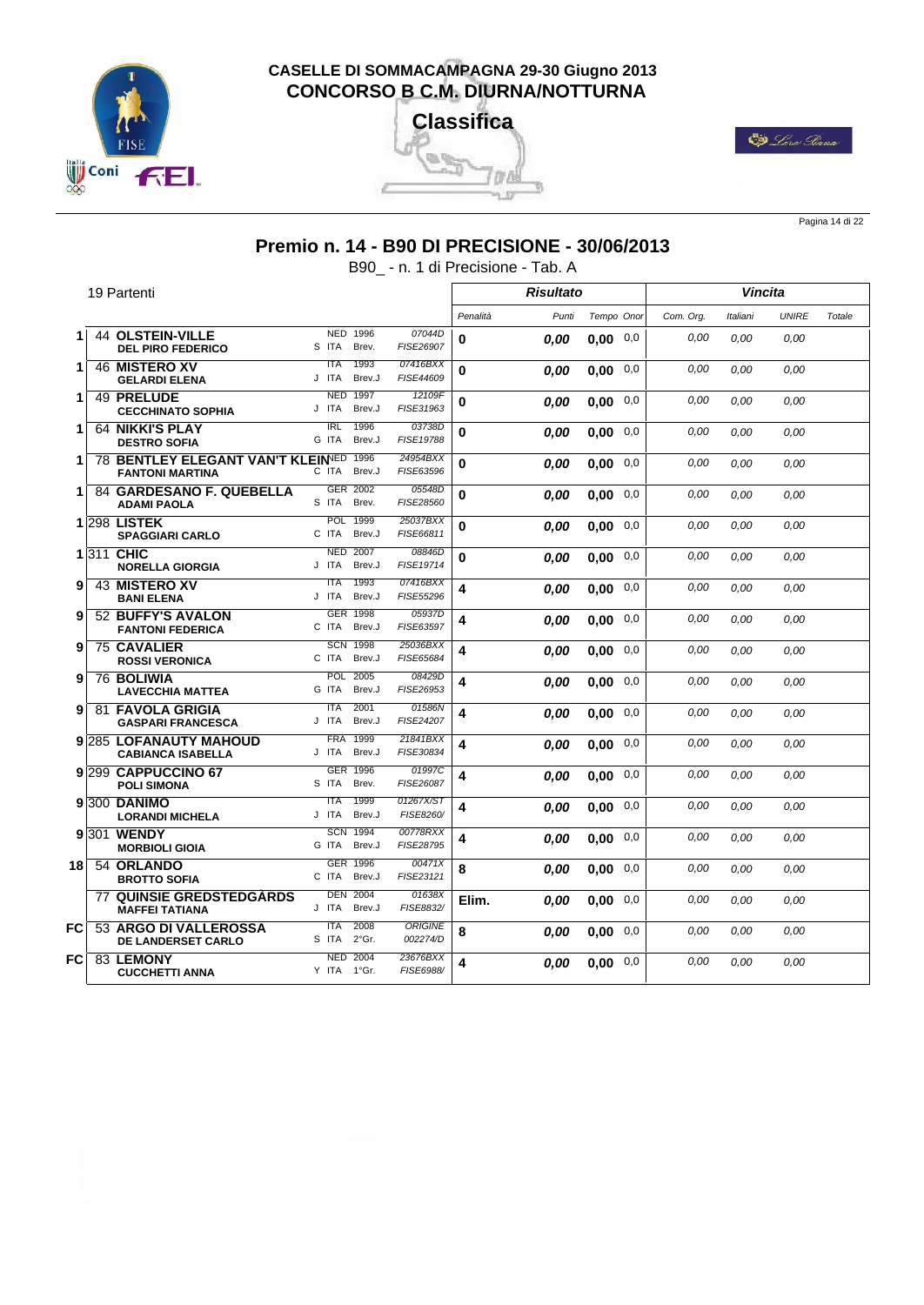





Pagina 15 di 22

#### **Premio n. 15 - B100 A FASI CONSECUTIVE - 30/06/2013**

B100 - n. 19.2 speciale a fasi consecutive - Tab. A

|                 | 25 Partenti                                                   |                                       |                        |          | Risultato |                    |     |           |          | Vincita      |        |
|-----------------|---------------------------------------------------------------|---------------------------------------|------------------------|----------|-----------|--------------------|-----|-----------|----------|--------------|--------|
|                 |                                                               |                                       |                        | Penalità | Punti     | Tempo Onor         |     | Com. Org. | Italiani | <b>UNIRE</b> | Totale |
|                 | 1 118 QUICK STEP 4<br><b>BONAZZI SILVIA</b>                   | GER 1997<br>J ITA<br>Brev.J           | 07880D<br>FISE11057    | 0/0      |           | 0.0024,4600        |     | 0.00      | 0,00     | 0,00         |        |
|                 | 2 110 CARBURO<br><b>COSTERMANI ELISA</b>                      | 2003<br>ITA<br>C ITA<br>Brev.J        | 07817D<br>FISE48734    | 0/0      |           | $0.00$ 26.62 $0.0$ |     | 0.00      | 0.00     | 0,00         |        |
|                 | 3313 SAGA DU TERTRE<br><b>SCARTAPACCHI REBECCA</b>            | <b>FRA</b><br>2006<br>C ITA<br>Brev.J | 27141BXX<br>FISE51531  | 0/0      |           | $0,00$ 28,72 $0,0$ |     | 0,00      | 0.00     | 0,00         |        |
|                 | 4 106 OPIUM DU BLIN<br><b>PAGANINI GIORGIA</b>                | <b>FRA</b><br>2002<br>C ITA<br>Brev.J | 28109BXX<br>FISE28660  | 0/0      |           | 0,00 28,92         | 0,0 | 0.00      | 0.00     | 0,00         |        |
| 5               | <b>81 FAVOLA GRIGIA</b><br><b>GASPARI FRANCESCA</b>           | <b>ITA</b><br>2001<br>J ITA<br>Brev.J | 01586N<br>FISE24207    | 0/0      |           | $0.00$ 33,14 $0.0$ |     | 0.00      | 0.00     | 0,00         |        |
| 6               | 52 BUFFY'S AVALON<br><b>FANTONI FEDERICA</b>                  | GER 1998<br>C ITA<br>Brev.J           | 05937D<br>FISE63597    | 0/0      |           | $0.00$ 33.67 0.0   |     | 0,00      | 0.00     | 0,00         |        |
|                 | 7 315 PIRA 39<br><b>BEVILACQUA VALERIA</b>                    | GER 1998<br>J ITA<br>Brev.J           | 07737D<br>FISE30829    | 0/0      |           | 0.00 35.14         | 0,0 | 0,00      | 0.00     | 0,00         |        |
|                 | 8 312 GRAFIN FEIN<br><b>GOBBI FRANCESCA</b>                   | <b>ITA</b><br>2002<br>S ITA<br>Brev.  | 04820D<br>005318/E     | 0/4      |           | $0.00$ 28,77 $0.0$ |     | 0.00      | 0.00     | 0.00         |        |
|                 | 9 285 LOFANAUTY MAHOUD<br><b>CABIANCA ISABELLA</b>            | <b>FRA</b><br>1999<br>J ITA<br>Brev.J | 21841BXX<br>FISE30834  | 0/8      |           | 0,00 42,69         | 0,0 | 0,00      | 0.00     | 0,00         |        |
|                 | 10314 LATIFFANY<br><b>BISTAFFA VALENTINA</b>                  | GER 1999<br>J ITA<br>Brev.J           | 10190E<br>FISE27716    | 0/Elim.  | 0.00      | 0,00               | 0,0 | 0,00      | 0.00     | 0,00         |        |
|                 | <b>11 298 LISTEK</b><br><b>SPAGGIARI CARLO</b>                | <b>POL</b><br>1999<br>C ITA<br>Brev.J | 25037BXX<br>FISE66811  | 4        |           | 0.00 49.73         | 0,0 | 0.00      | 0.00     | 0.00         |        |
| 12 <sub>1</sub> | 78 BENTLEY ELEGANT VAN'T KLEINED<br><b>FANTONI MARTINA</b>    | 1996<br>Brev.J<br>C ITA               | 24954BXX<br>FISE63596  | 4        |           | $0.00$ 51,29 $0.0$ |     | 0,00      | 0.00     | 0,00         |        |
|                 | 13 109 EXCELSIOR<br><b>BONACINI DENISE</b>                    | 2000<br><b>ITA</b><br>J ITA<br>Brev.J | 14011BXX<br>FISE31791  | 4        |           | $0.00$ 51.68 0,0   |     | 0.00      | 0.00     | 0.00         |        |
|                 | 14 128 ADRIA KING<br><b>SIGNORETTI MICHELA</b>                | 1998<br>ITA<br>S ITA<br>Brev.         | 00672X<br>0000264      | 4        |           | $0.00$ 53,52 $0.0$ |     | 0.00      | 0.00     | 0,00         |        |
|                 | 15 19 NINTENDO<br><b>LORO MARIA IDA</b>                       | <b>SWE 1996</b><br>Brev.J<br>J ITA    | 07649D<br>FISE11607    | 4        |           | 0,00 54,40         | 0,0 | 0.00      | 0.00     | 0,00         |        |
|                 | <b>16 129 M. TRISTANA</b><br><b>RIGAMONTI LAURA</b>           | 2007<br><b>ITA</b><br>J ITA<br>Brev.J | 24994BXX<br>FISE67061  | 4        |           | 0.00 54,89         | 0,0 | 0.00      | 0.00     | 0,00         |        |
|                 | 17 122 LULLABY II<br><b>DUSO DENISE</b>                       | <b>GER</b><br>1999<br>Y ITA<br>Brev.  | 10535F<br>FISE26387    | 4        |           | 0.00 65,54         | 0,0 | 0,00      | 0.00     | 0,00         |        |
| 18              | <b>80 OLYMPIA DEL CASTEGNO</b><br><b>FOCHESATO MARGHERITA</b> | 2008<br><b>ITA</b><br>J ITA<br>Brev.J | 08638D<br>FISE16575    | 7        |           | 0.00 82,81         | 0,0 | 0.00      | 0.00     | 0,00         |        |
| 19              | <b>75 CAVALIER</b><br><b>ROSSI VERONICA</b>                   | <b>SCN</b><br>1998<br>C ITA<br>Brev.J | 25036BXX<br>FISE65684  | 8        |           | $0.00$ 53,82 $0.0$ |     | 0.00      | 0.00     | 0,00         |        |
| 20              | 86 GESTOR<br><b>HUGI THIEMO CYRILL</b>                        | 2003<br>POL<br>C GER Brev.J           | 28115T<br>FISE27633    | 8        |           | 0.00 56.01         | 0,0 | 0.00      | 0.00     | 0,00         |        |
|                 | 21 112 CUCHENBOY<br><b>SCARTAPACCHI REBECCA</b>               | <b>NED 2007</b><br>C ITA Brev.J       | 25201BXX<br>FISE51531  | 12       |           | $0.00$ 49,05 0,0   |     | 0.00      | 0.00     | 0.00         |        |
|                 | 99 GOLDI VAN'T PITTENSHOF<br><b>BENAGLIA ELISA</b>            | <b>BEL 2002</b><br>Brev.J<br>C ITA    | 23486BXX<br>FISE71005  | Elim.    | 0,00      | $0,00$ 0,0         |     | 0,00      | 0.00     | 0.00         |        |
|                 | 105 PETER PAN<br><b>BENEDETTI SARA</b>                        | ITA 1999<br>J ITA<br>Brev.J           | 10952F<br>FISE24830    | Elim.    | 0,00      | $0,00$ 0,0         |     | 0,00      | 0,00     | 0,00         |        |
|                 | <b>300 DANIMO</b><br><b>LORANDI MICHELA</b>                   | ITA 1999<br>Brev.J<br>J ITA           | 01267X/ST<br>FISE8260/ | Elim.    | 0,00      | $0,00$ 0,0         |     | 0,00      | 0,00     | 0.00         |        |
|                 | 311 CHIC<br><b>NORELLA GIORGIA</b>                            | <b>NED 2007</b><br>J ITA Brev.J       | 08846D<br>FISE19714    | Elim.    | 0.00      | $0,00$ 0,0         |     | 0,00      | 0,00     | 0.00         |        |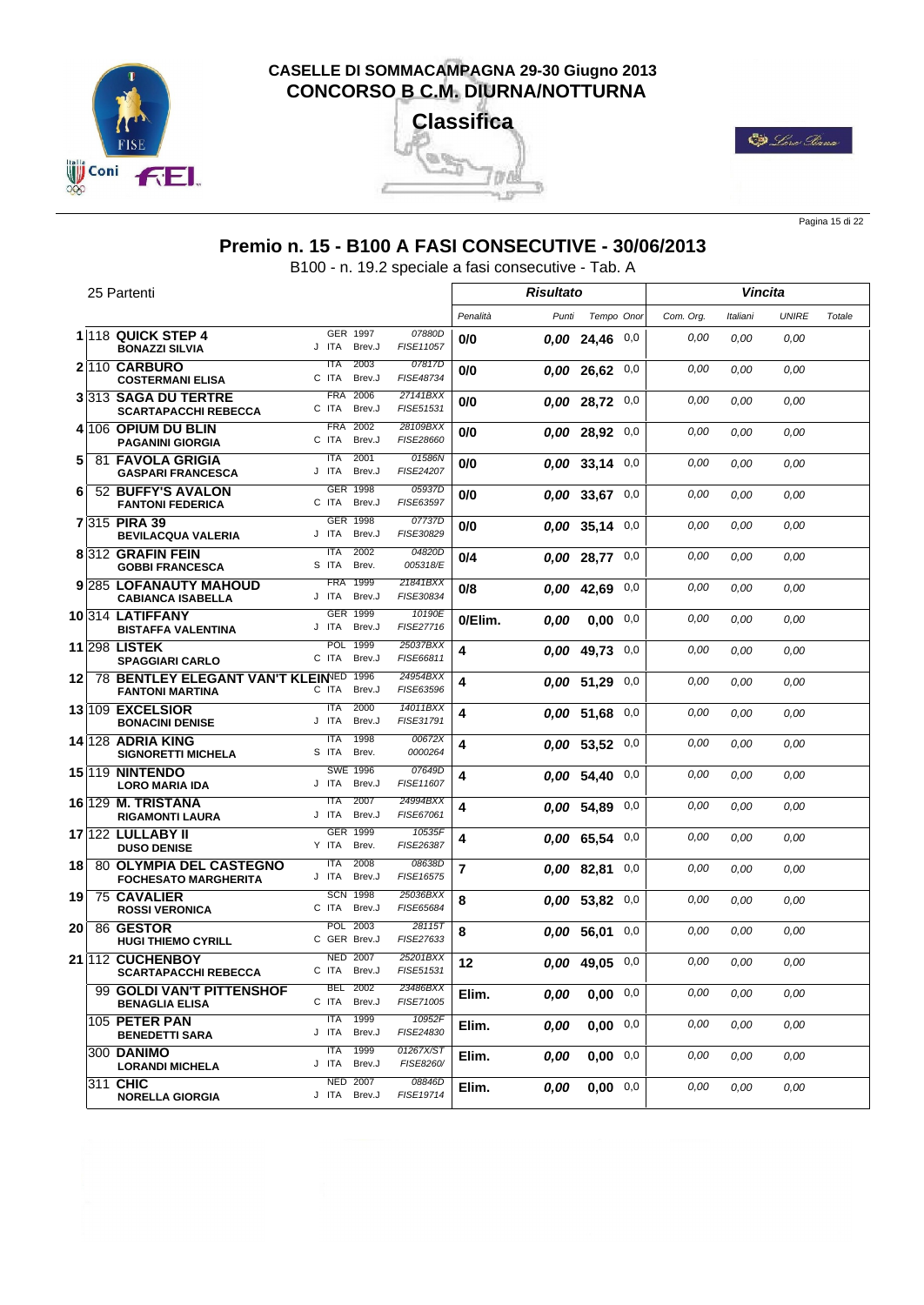

Tara 气力

23



Pagina 16 di 22

# **Premio n. 15 - B100 A FASI CONSECUTIVE - 30/06/2013**

B100 - n. 19.2 speciale a fasi consecutive - Tab. A

| 25 Partenti                                  |                     |               |                    |          | <b>Risultato</b> |              |           | Vincita  |              |        |
|----------------------------------------------|---------------------|---------------|--------------------|----------|------------------|--------------|-----------|----------|--------------|--------|
|                                              |                     |               |                    | Penalità | Punti            | Tempo Onor   | Com. Ora. | Italiani | <b>UNIRE</b> | Totale |
| FC 108 NIRVANA JET<br><b>PATACCA MARTINA</b> | <b>ITA</b><br>S ITA | 2007<br>1°Gr. | 08766D<br>037450/D |          | 0.00             | 54,88<br>0,0 | 0,00      | 0.00     | 0,00         |        |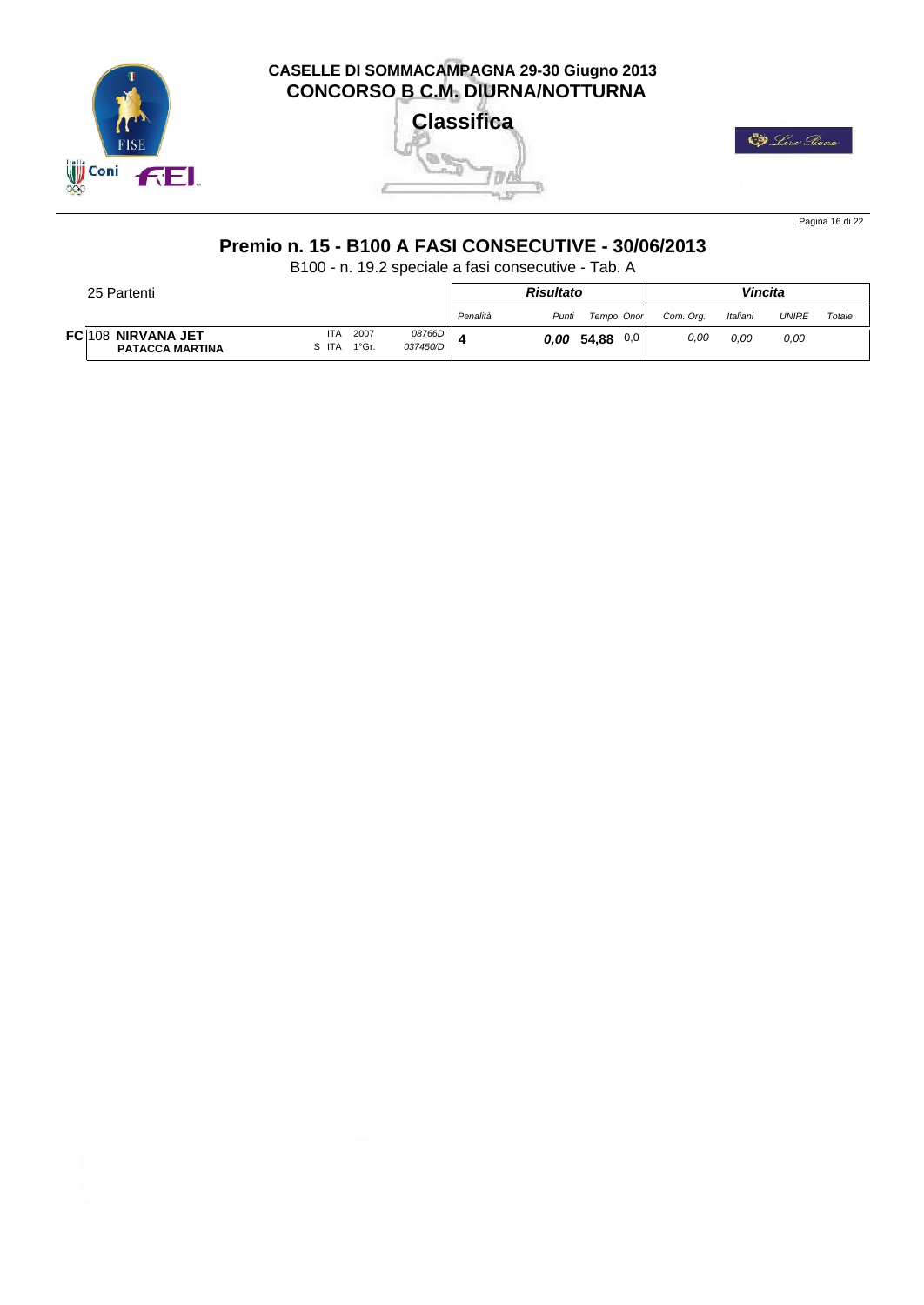





Pagina 17 di 22

## **Premio n. 16 - B110 MISTA - 30/06/2013**

B110 - n. 7 mista - Tab. A

|  | 14 Partenti                                                   |                                              |                       |              | Risultato |                    |     |           |          | Vincita      |        |
|--|---------------------------------------------------------------|----------------------------------------------|-----------------------|--------------|-----------|--------------------|-----|-----------|----------|--------------|--------|
|  |                                                               |                                              |                       | Penalità     | Punti     | Tempo Onor         |     | Com. Ora. | Italiani | <b>UNIRE</b> | Totale |
|  | 1 315 PIRA 39<br><b>BEVILACQUA VALERIA</b>                    | GER 1998<br>J ITA<br>Brev.J                  | 07737D<br>FISE30829   | 0/0          |           | $0.00$ 39,89 0,0   |     | 0,00      | 0.00     | 0.00         |        |
|  | 2117 HAMLET<br><b>RINALDI SARA</b>                            | 1991<br><b>ITA</b><br>J ITA<br>Brev.J        | 24152<br>FISE26680    | 0/0          |           | $0,00$ 42,44 0,0   |     | 0,00      | 0.00     | 0.00         |        |
|  | 3 149 IKPEBA<br><b>FIORI CECILIA</b>                          | 1996<br><b>FRA</b><br>J ITA<br>Brev.J        | 05275D<br>FISE12455   | 0/4          |           | $0.00$ 38.09 $0.0$ |     | 0.00      | 0.00     | 0.00         |        |
|  | 4 135 JONNI BI<br><b>TROMBIN ENRICA</b>                       | <b>ITA</b><br>2001<br>J ITA<br>Brev.J        | 08781D<br>FISE8341/   | 0/4          |           | $0.00$ 39.85 $0.0$ |     | 0.00      | 0.00     | 0,00         |        |
|  | 5144 PADISJAH<br><b>PASQUALI BEATRICE</b>                     | 1999<br><b>NED</b><br>J ITA<br>Brev.J        | 07226D<br>019476/0    | 0/4          |           | $0,00$ 43,23 0,0   |     | 0,00      | 0,00     | 0,00         |        |
|  | 6 128 ADRIA KING<br><b>SIGNORETTI MICHELA</b>                 | 1998<br><b>ITA</b><br>S ITA<br>Brev.         | 00672X<br>0000264     | 0/8          |           | $0.00$ 42.57 0.0   |     | 0.00      | 0.00     | 0.00         |        |
|  | 7 145 VERONA NOBILTRON<br><b>GRIGOLATO SHARON</b>             | GER 2005<br>J ITA<br>Brev.J                  | 08035D<br>FISE9410/   | 4            |           | $0.00$ 73.62 $0.0$ |     | 0,00      | 0,00     | 0,00         |        |
|  | 8 159 VERONICA F.L.<br><b>PALADINO FUTURA</b>                 | 2001<br><b>ITA</b><br>C ITA<br>Brev.J        | 08235D<br>FISE10908   | 4            |           | 0,00 75,00         | 0,0 | 0,00      | 0,00     | 0,00         |        |
|  | 9 <sup>143</sup> CAMERONE<br><b>ZAFFAGNI MICHELA</b>          | <b>GER</b><br>1993<br>Y ITA<br>Brev.         | 00682RXX<br>FISE5495/ | 4            |           | $0.00$ 77.16 $0.0$ |     | 0,00      | 0.00     | 0.00         |        |
|  | 10 106 OPIUM DU BLIN<br><b>PAGANINI GIORGIA</b>               | 2002<br><b>FRA</b><br>C ITA<br>Brev.J        | 28109BXX<br>FISE28660 | 4            |           | $0.00$ 77,65 0,0   |     | 0,00      | 0.00     | 0.00         |        |
|  | 11 118 QUICK STEP 4<br><b>BONAZZI SILVIA</b>                  | <b>GER 1997</b><br>J ITA<br>Brev.J           | 07880D<br>FISE11057   | 8            |           | 0,00 63,51         | 0,0 | 0,00      | 0,00     | 0,00         |        |
|  | 12 147 BLACK BERRY<br><b>ROSSI SOFIA</b>                      | 2005<br><b>ITA</b><br>J ITA<br>Brev.J        | 09689E<br>FISE72512   | 8            |           | $0.00$ 74.35 $0.0$ |     | 0,00      | 0.00     | 0.00         |        |
|  | 99 GOLDI VAN'T PITTENSHOF<br><b>BENAGLIA ELISA</b>            | <b>BEL</b><br>2002<br>C ITA<br>Brev.J        | 23486BXX<br>FISE71005 | Elim.        | 0.00      | 0,00               | 0,0 | 0,00      | 0,00     | 0,00         |        |
|  | 136 QUINCY<br><b>MORANDINI SILVIA</b>                         | GER 2004<br>J ITA<br>Brev.J                  | 07365D<br>FISE7214/   | Elim.        | 0.00      | 0.00               | 0,0 | 0,00      | 0,00     | 0,00         |        |
|  | <b>FC 126 LEONARDO DEL GARDESANO</b><br><b>LEONI CLARA</b>    | 2006<br><b>ITA</b><br>1°Gr.<br>Y ITA<br>2002 | 07885D<br>000749/X    | $\mathbf{0}$ | 0.00      | 0.00               | 0,0 | 0,00      | 0.00     | 0.00         |        |
|  | <b>FC 185 VAN JANIS F</b><br><b>BENAMATI LORENZA VERDIANA</b> | <b>NED</b><br>1°Gr.<br>S ITA                 | 27673BXX<br>000375/X  | $\bf{0}$     | 0.00      | 0.00               | 0,0 | 0,00      | 0,00     | 0,00         |        |
|  | FC 187 BANITA<br><b>ZECCHETTO GIORGIA</b>                     | 2005<br><b>ITA</b><br>1°Gr.J<br>C ITA        | 07337D<br>FISE9366/   | 8            |           | $0,00$ 79,24 $0,0$ |     | 0,00      | 0,00     | 0,00         |        |
|  | FC 325 CRAPHAEL<br><b>MOLON BEATRICE</b>                      | GER 2006<br>S ITA<br>1°Gr.                   | 07620D<br>003513/D    | 4            |           | 0.00 68.36         | 0,0 | 0,00      | 0.00     | 0.00         |        |
|  | FC 335 PETROVIC<br><b>TISATO NICOLA</b>                       | <b>NED 1997</b><br>S ITA<br>1°Gr.            | 10771G<br>003756/D    | Elim.        | 0.00      | 0.00               | 0,0 | 0,00      | 0,00     | 0.00         |        |
|  | FC 339 HFB INDIGO<br><b>MARCHETTO RITA</b>                    | 1999<br><b>BRA</b><br>S ITA 1°Gr.            | 08266D<br>037215/D    | 0            | 0.00      | $0,00$ 0,0         |     | 0,00      | 0,00     | 0,00         |        |
|  | FC 383 CONGIOIA A.M.<br><b>PRADELLA KATIA</b>                 | <b>ITA</b><br>2006<br>S ITA 2°Gr.            | 280347<br>000208/T    | 0            | 0.00      | 0.00               | 0,0 | 0.00      | 0.00     | 0.00         |        |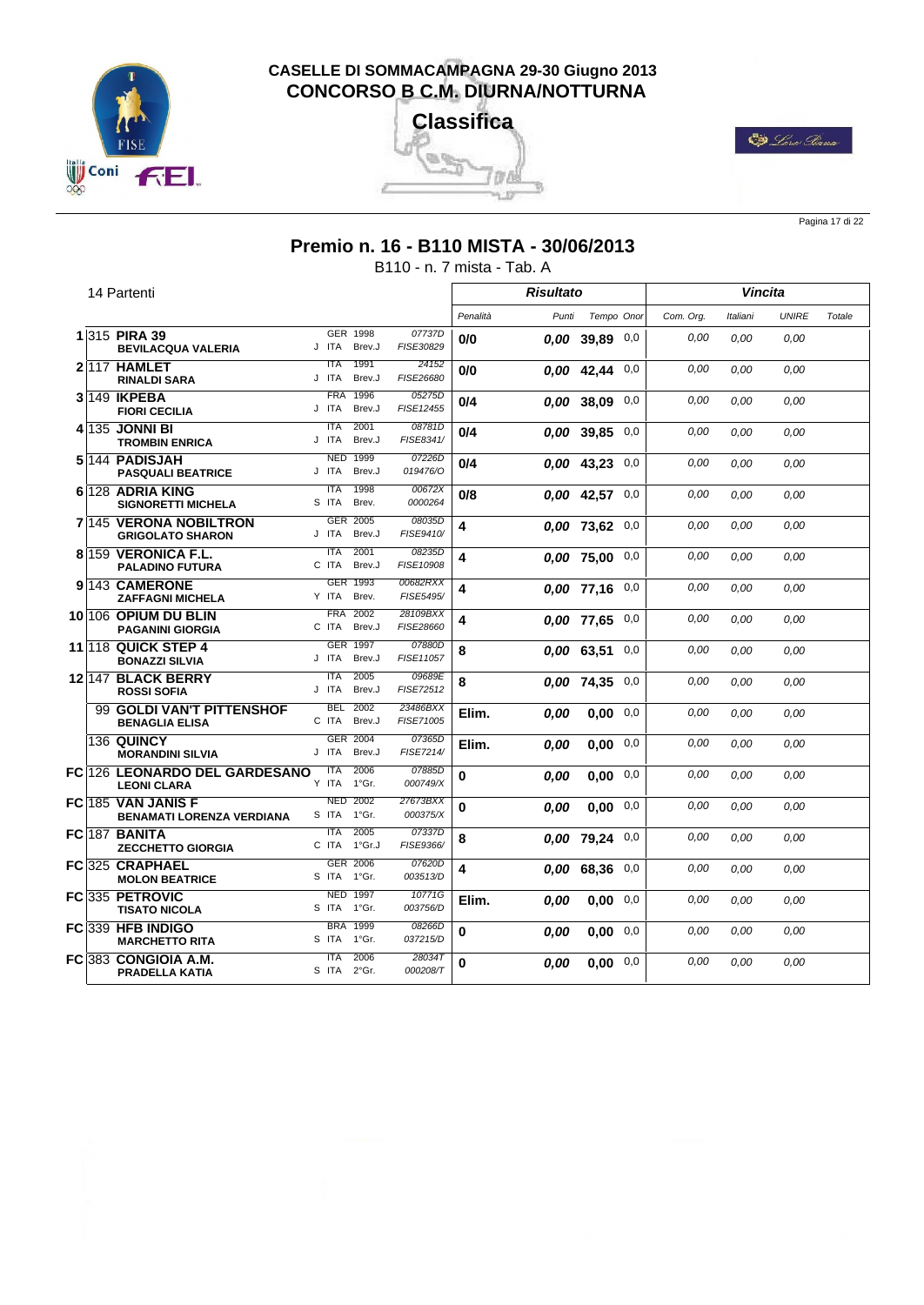





Pagina 18 di 22

# **Premio n. 17 - C115 A FASI CONSECUTIVE - 30/06/2013**

C115 - n. 19.2 speciale a fasi consecutive - Tab. A

|  | 36 Partenti                                             |                                       |                       |          | <b>Risultato</b> |                    |          |           |          | <b>Vincita</b> |        |
|--|---------------------------------------------------------|---------------------------------------|-----------------------|----------|------------------|--------------------|----------|-----------|----------|----------------|--------|
|  |                                                         |                                       |                       | Penalità | Punti            | Tempo Onor         |          | Com. Org. | Italiani | <b>UNIRE</b>   | Totale |
|  | <b>1343 PATRICKS DOLLY</b><br><b>MICHELETTO GLORIA</b>  | <b>IRL</b><br>2001<br>Y ITA<br>Brev.  | 05273D<br>FISE3826/   | 0/0      |                  | $0.00$ 24,82 0,0   |          | 37,50     | 0,00     | 0,00           | 37,50  |
|  | 2 146 DHIVA DELL'EDEN<br><b>DAINESI ROSA</b>            | 2002<br><b>SCN</b><br>J ITA<br>Brev.J | 25487BXX<br>FISE63947 | 0/0      |                  | 0.00 25,36         | 0,0      | 27,00     | 0.00     | 0,00           | 27,00  |
|  | <b>3 189 TORTIA</b><br><b>BETTIOL NICOLO'</b>           | GER 2003<br>S ITA<br>1°Gr.            | 08960D<br>002596/Y    | 0/0      |                  | 0.00 28.32         | 0,0      | 22,50     | 0,00     | 0.00           | 22,50  |
|  | 4 <sup>148</sup> ALCASSIS<br><b>BARBIERI SERENA</b>     | <b>ITA</b><br>1998<br>Y ITA<br>1°Gr.  | 08738D<br>FISE5935/   | 0/0      |                  | 0.00 28.71         | 0,0      | 18,00     | 0,00     | 0,00           | 18,00  |
|  | 5336 REMMI DEMMI<br><b>ANDREIS CRISTIAN</b>             | GER 2005<br>S ITA<br>1°Gr.            | 08458D<br>000909/D    | 0/0      |                  | $0.00$ 31,14 0,0   |          | 15,00     | 0,00     | 0.00           | 15,00  |
|  | 6 183 LEX LUTHOR<br><b>ANSELMI CHIARA</b>               | <b>ITA</b><br>2001<br>S ITA<br>Brev.  | 06973E<br>006549/D    | 0/0      |                  | $0.00$ 32.02 0.0   |          | 6,00      | 62,50    | 0,00           | 68,50  |
|  | 7339 HFB INDIGO<br><b>MARCHETTO RITA</b>                | <b>BRA 1999</b><br>S ITA 1°Gr.        | 08266D<br>037215/D    | 0/0      |                  | 0.00 33,40         | 0,0      | 6,00      | 0,00     | 0.00           | 6,00   |
|  | 8 175 IVANHOE<br><b>FERRARI CARLOTTA</b>                | <b>SCN 2001</b><br>S ITA<br>1°Gr.     | 05628D<br>FISE5368/   | 0/0      |                  | $0.00$ 36,08 $0.0$ |          | 6,00      | 0,00     | 0.00           | 6,00   |
|  | 9 184 FELIX DI BOSCOCHIARO<br><b>BALDO ANGELO</b>       | 2005<br><b>ITA</b><br>S ITA<br>1°Gr.  | 07540D<br>000499/X    | 0/4      |                  | 0.00 25.25         | 0,0      | 6,00      | 37,50    | 0,00           | 43,50  |
|  | 10 179 LANCERO<br><b>GHIOTTO FRANCESCA</b>              | GER 1995<br>S ITA 1°Gr.               | 10472BXX<br>008483/D  | 0/4      |                  | 0,00 27,09         | $_{0,0}$ | 6,00      | 0,00     | 0.00           | 6,00   |
|  | <b>11 174 LUCKY DAY A</b><br><b>GUARDA CRISTINA</b>     | GER 2002<br>S ITA<br>1°Gr.            | 08219D<br>FISE5256/   | 0/4      |                  | $0.00$ 29,87 0,0   |          | 0,00      | 0,00     | 0.00           |        |
|  | <b>12 137 GREMLIN</b><br><b>FACCIN SOFIA</b>            | <b>CZE</b><br>2001<br>Brev.J<br>J ITA | 07077D<br>FISE13244   | 0/4      |                  | 0.00 42,81         | 0,0      | 0,00      | 0,00     | 0,00           |        |
|  | 13 337 CASANOVA F<br><b>BARTOLI FRANCESCA</b>           | GER 2002<br>S ITA<br>1°Gr.            | 10639E<br>008731/B    | 1        |                  | 0.00 72,49         | 0,0      | 0,00      | 0,00     | 0,00           |        |
|  | 14 160 CEDRIC Z<br><b>BIGONI GIOVANNI</b>               | <b>BEL</b><br>2007<br>J ITA<br>Brev.J | 28095BXX<br>FISE65597 | 4        |                  | $0.00\ 60.08$      | $_{0,0}$ | 0,00      | 0,00     | 0,00           |        |
|  | 15 347 GINA K<br><b>FERRARESE IRENE</b>                 | GER 2001<br>Y ITA<br>1°Gr.            | 20174BXX<br>FISE3723/ | 4        |                  | $0.00$ 60.93 0,0   |          | 0,00      | 0,00     | 0,00           |        |
|  | 16 134 UNIQUE MAN<br><b>BIONDANI FRANCESCA</b>          | <b>NED</b><br>2001<br>C ITA<br>Brev.J | 08866A<br>FISE45661   | 4        |                  | 0.00 61.46         | 0,0      | 0,00      | 0,00     | 0,00           |        |
|  | 17 340 RISPEKT II<br><b>IMBALZANO CECILIA</b>           | 1997<br><b>SCN</b><br>1°Gr.J<br>J ITA | 11355E<br>FISE13457   | 4        |                  | $0.00$ 61,73 0,0   |          | 0,00      | 0,00     | 0,00           |        |
|  | 18 161 AMOR B<br><b>DELVECCHIO FEDERICA</b>             | GER 1994<br>J ITA<br>Brev.J           | 10506A<br>FISE40214   | 4        |                  | $0.00$ 62,82 0,0   |          | 0,00      | 0,00     | 0,00           |        |
|  | 19 176 WINNIE DE POE<br><b>FACCIN SOFIA</b>             | 1999<br><b>BEL</b><br>J ITA<br>Brev.J | 04066D<br>FISE13244   | 4        |                  | 0.00 63,82         | 0,0      | 0,00      | 0.00     | 0,00           |        |
|  | <b>20 171 TARZAN K</b><br><b>CAMPIGATO PAOLO</b>        | 2000<br><b>NED</b><br>1°Gr.<br>S ITA  | 05979E<br>001244/D    | 4        |                  | $0.00$ 63,96 $0.0$ |          | 0,00      | 0,00     | 0,00           |        |
|  | <b>21 186 TIBANTA</b><br><b>PADOVANI LISA</b>           | <b>NED 2000</b><br>S ITA 1°Gr.        | 19365BXX<br>FISE9137/ | 4        |                  | 0.00 66,72 0,0     |          | 0.00      | 0,00     | 0.00           |        |
|  | 22 180 ALLEGRA B<br>PETRACHIN MATTEO                    | <b>GER 1998</b><br>S ITA Brev.        | 26400T<br>006136/D    | 4        |                  | 0,00 69,78 0,0     |          | 0,00      | 0,00     | 0.00           |        |
|  | 23 325 CRAPHAEL<br><b>MOLON BEATRICE</b>                | GER 2006<br>S ITA 1°Gr.               | 07620D<br>003513/D    | 4        |                  | $0.00$ 70.69 $0.0$ |          | 0,00      | 0,00     | 0,00           |        |
|  | 24 342 FAIRNESS DE BEAUTY<br><b>MONZILLO ALESSANDRO</b> | <b>BEL 2005</b><br>S ITA 1°Gr.        | 08249D<br>FISE5137/   | 5        |                  | 0,00 71,98 0,0     |          | 0,00      | 0,00     | 0.00           |        |
|  | 25 139 KITSCH<br><b>TODESCHINI SEBASTIANO</b>           | FRA 1998<br>S ITA Brev.               | 13810BXX<br>036900/D  | 7        |                  | $0.00$ 82.03 0,0   |          | 0,00      | 0.00     | 0.00           |        |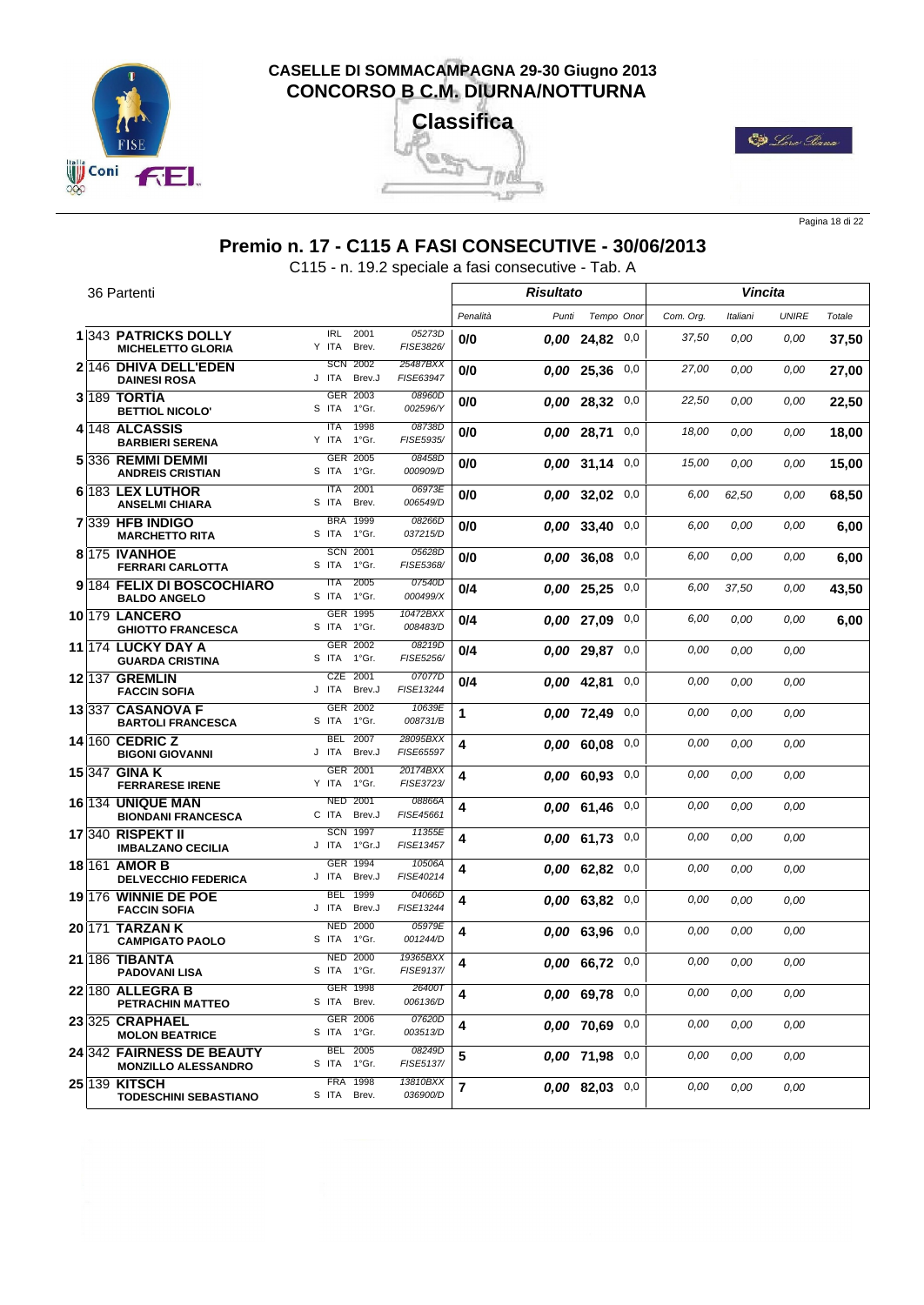





Pagina 19 di 22

# **Premio n. 17 - C115 A FASI CONSECUTIVE - 30/06/2013**

C115 - n. 19.2 speciale a fasi consecutive - Tab. A

|          | 36 Partenti                                                       |                     |                          |                      |                | <b>Risultato</b> |                    |     |           | <b>Vincita</b> |              |        |
|----------|-------------------------------------------------------------------|---------------------|--------------------------|----------------------|----------------|------------------|--------------------|-----|-----------|----------------|--------------|--------|
|          |                                                                   |                     |                          |                      | Penalità       | Punti            | Tempo Onor         |     | Com. Ora. | Italiani       | <b>UNIRE</b> | Totale |
|          | 26 193 MANCU MALE<br><b>SIGNORATO ANDREA</b>                      | <b>ITA</b><br>S ITA | 2005<br>1°Gr.            | 22679BXX<br>006401/D | 7              |                  | $0.00$ 82,86 0,0   |     | 0.00      | 0.00           | 0.00         |        |
|          | 27 140 ABEL<br><b>MOSOLE GAIA VALERIA</b>                         | <b>NED</b><br>J ITA | 2005<br>Brev.J           | 11856F<br>FISE11076  | $\overline{7}$ |                  | $0.00$ 82,94 $0.0$ |     | 0.00      | 0.00           | 0,00         |        |
|          | 28 142 MADONA<br><b>FRANCESCHI CHIARA LUNA</b>                    | LTU<br>C ITA        | 2001<br>Brev.J           | 08631D<br>FISE15655  | 8              |                  | $0.00$ 61,32 0,0   |     | 0.00      | 0.00           | 0.00         |        |
| 29 151   | <b>OPLA' DI SANTA MARTA</b><br><b>ZIGGIOTTO DAVIDE</b>            | <b>ITA</b><br>S ITA | 2006<br>Brev.            | 11587E<br>FISE10426  | 8              |                  | 0.00 61,85         | 0,0 | 0.00      | 0.00           | 0,00         |        |
|          | 30 344 DODI<br><b>GIAVAZZI CHIARA</b>                             | <b>BEL</b>          | 2003<br>J ITA 1°Gr.J     | 10575E<br>FISE48278  | 8              |                  | 0.00 64.40         | 0.0 | 0.00      | 0.00           | 0.00         |        |
|          | 31 302 GESTOR<br><b>MURARO ANITA</b>                              |                     | POL 2003<br>S ITA 1°Gr.  | 28115T<br>37524/D    | 10             |                  | 0,00 78,23 0,0     |     | 0.00      | 0.00           | 0,00         |        |
|          | 32 173 CALIGULA 24<br><b>ANDRETTA GIORGIA</b>                     | C ITA               | GER 1995<br>Brev.J       | 03986D<br>FISE18032  | 18             |                  | $0.00$ 91,13 0,0   |     | 0.00      | 0.00           | 0.00         |        |
|          | 101 WELLDONE VD ZWARTWATERHC <sup>BEL</sup><br><b>PIVA SERGIO</b> |                     | 1999<br>S ITA 1°Gr.      | 07914F<br>005862/D   | Elim.          | 0.00             | 0.00               | 0,0 | 0.00      | 0.00           | 0.00         |        |
|          | <b>124 MUGUET DU THIEREUX</b><br><b>TODESCHINI SEBASTIANO</b>     | <b>FRA</b><br>S ITA | 2000<br>Brev.            | 24623M<br>036900/D   | Elim.          | 0,00             | 0.00               | 0,0 | 0.00      | 0.00           | 0.00         |        |
|          | <b>187 BANITA</b><br><b>ZECCHETTO GIORGIA</b>                     | <b>ITA</b>          | 2005<br>C ITA 1°Gr.J     | 07337D<br>FISE9366/  | Elim.          | 0.00             | $0,00$ 0,0         |     | 0.00      | 0.00           | 0.00         |        |
|          | 335 PETROVIC<br><b>TISATO NICOLA</b>                              | S ITA               | <b>NED 1997</b><br>1°Gr. | 10771G<br>003756/D   | Elim.          | 0.00             | $0.00 \quad 0.0$   |     | 0.00      | 0,00           | 0,00         |        |
|          | FC 150 LUNA NEW<br><b>BALDASSARINI MANUELA</b>                    | <b>ITA</b><br>S ITA | 2001<br>$2°$ Gr.         | 05268D<br>000218/X   | 11             |                  | $0.00$ 95,38 0,0   |     | 0.00      | 0,00           | 0,00         |        |
|          | FC 359 WANNADO<br><b>BALDASSARINI MANUELA</b>                     | <b>NED</b><br>S ITA | 2003<br>$2°$ Gr.         | 08459D<br>000218/X   | 0/0            |                  | $0.00$ 38,02 $0.0$ |     | 0.00      | 0.00           | 0.00         |        |
| $FC$ 394 | <b>BERENICE A.M.</b><br><b>PRADELLA KATIA</b>                     | <b>ITA</b><br>S ITA | 2005<br>$2^{\circ}$ Gr.  | 280327<br>000208/T   | 0/4            |                  | $0.00$ 41.26 $0.0$ |     | 0.00      | 0.00           | 0,00         |        |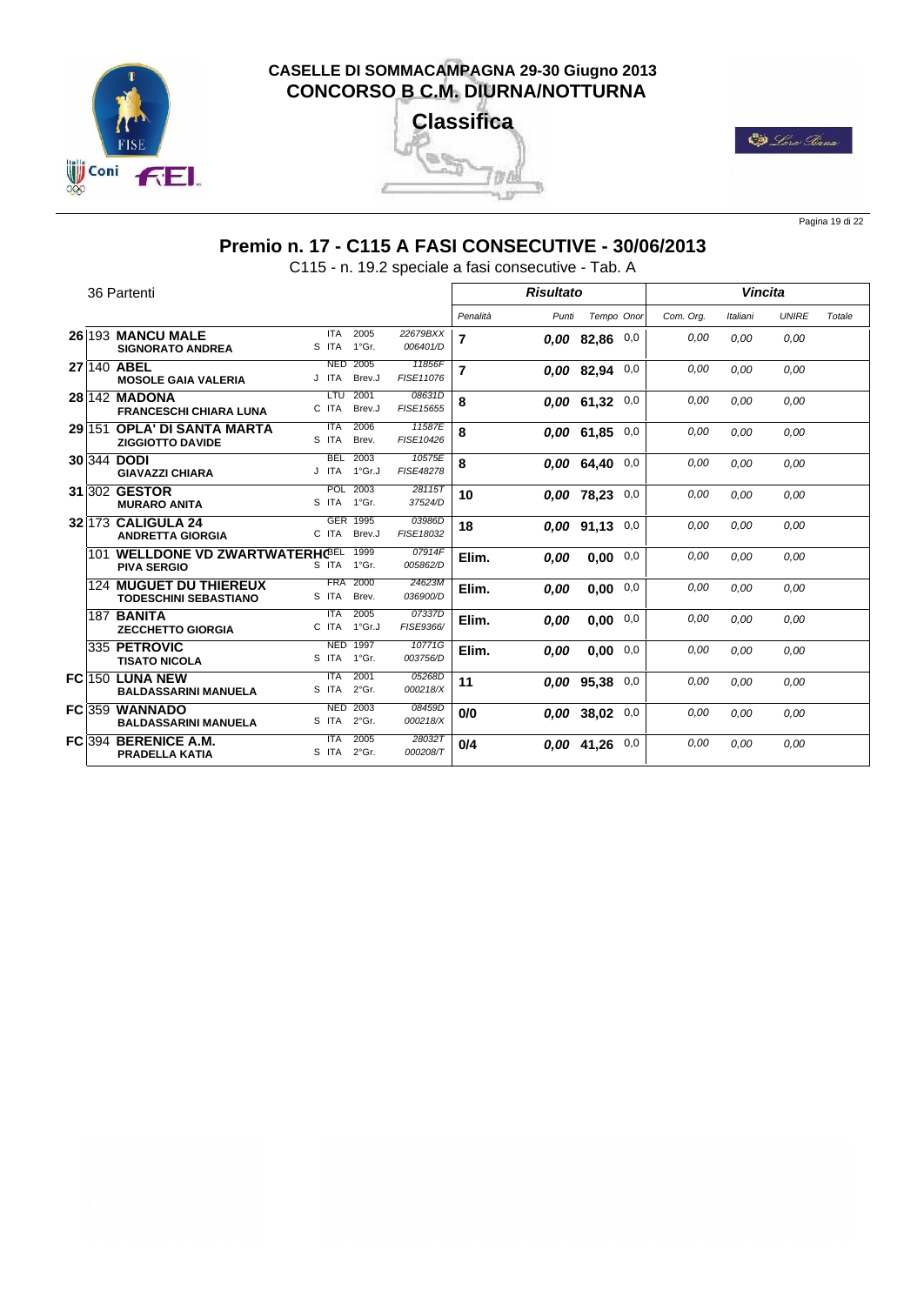





Pagina 20 di 22

#### **Premio n. 18 - C120 A TEMPO - 30/06/2013**

C120 - n. 3 a tempo - Tab. A

|         | 26 Partenti                                               |                                 |                           |                             |          | <b>Risultato</b> |                     |          |           |          | Vincita      |        |
|---------|-----------------------------------------------------------|---------------------------------|---------------------------|-----------------------------|----------|------------------|---------------------|----------|-----------|----------|--------------|--------|
|         |                                                           |                                 |                           |                             | Penalità | Punti            | Tempo Onor          |          | Com. Org. | Italiani | <b>UNIRE</b> | Totale |
|         | 1 174 LUCKY DAY A<br><b>GUARDA CRISTINA</b>               | S ITA 1°Gr.                     | GER 2002                  | 08219D<br>FISE5256/         | 0        |                  | $0.00$ 71,07 0,0    |          | 93,75     | 0,00     | 0,00         | 93,75  |
| 2 2 1 1 | <b>WESSELBUR</b><br><b>SCHMIDT TIM HENDRIK</b>            | S GER 1°Gr.                     | GER 2004                  | 23292K<br>FISE99667         | 0        |                  | 0,00 72,02 0,0      |          | 67,50     | 0.00     | 0,00         | 67,50  |
|         | 3 209 CLYTHEMNESTRA DC Z<br><b>PENDIN MARCO</b>           | S ITA                           | BEL 2003<br>1°Gr.         | 01289X<br>000076/D          | 0        |                  | $0.00$ 73,30 $0.0$  |          | 56,25     | 0,00     | 0,00         | 56,25  |
|         | 4 207 PAMAL<br><b>ALBOINI VILMA</b>                       | <b>NED 1997</b><br>J ITA 1°Gr.J |                           | 00462Y<br>FISE13046         | 0        |                  | 0,00 74,56          | 0,0      | 45,00     | 0.00     | 0,00         | 45,00  |
|         | 5 210 CLEO<br><b>SCHMIDT SUSANNE</b>                      | S GER 1°Gr.                     | GER 2005                  | 23293K<br>FISE99668         | 0        |                  | 0,00 75,15 0,0      |          | 37,50     | 0,00     | 0,00         | 37,50  |
|         | 6 177 NAMERETTO<br><b>PIVA EUGENIA</b>                    | J ITA                           | <b>NED 1995</b><br>1°Gr.J | 05599A<br>FISE21773         | 0        |                  | 0,00 77,94 0,0      |          | 15,00     | 0,00     | 0,00         | 15,00  |
|         | <b>7 203 VERITY</b><br><b>FRANZONI PAOLO</b>              | S ITA 1°Gr.                     | <b>NED 2002</b>           | 08252D<br>002741/D          | 0        |                  | 0,00 78,84          | 0,0      | 15,00     | 0.00     | 0,00         | 15,00  |
|         | 8338 MISTERY DI ROSELLE<br><b>MOLON IVAN</b>              | <b>ITA</b><br>S ITA             | 2001<br>1°Gr.             | 06304E<br>003514/D          | 1        |                  | $0.00$ 84,77 0,0    |          | 15,00     | 125,00   | 0,00         | 140,00 |
|         | 9 206 ALASKA DEL SASSO<br><b>STOPPATO EMMA</b>            | <b>ITA</b><br>C ITA             | 2004<br>1°Gr.J            | 09969E<br>FISE17875         | 4        |                  | $0.00$ 69.47 0,0    |          | 0,00      | 0,00     | 0,00         |        |
|         | 10 208 RODIELLA DEL TAVOLLO<br><b>ANDREIS CRISTIAN</b>    | <b>ITA</b><br>S ITA             | 2007<br>1°Gr.             | 16299P<br>000909/D          | 4        |                  | 0.00 71.08          | 0,0      | 0.00      | 0,00     | 0,00         |        |
|         | 11 213 SAM S 2<br><b>FUMAGALLI STEFANO</b>                | S ITA 1°Gr.                     | GER 1997                  | 04389D<br>37760/D           | 4        |                  | 0,00 71,09 0,0      |          | 0.00      | 0.00     | 0.00         |        |
|         | 12 373 UMAR<br><b>PIZZINI DAVIDE</b>                      | S ITA                           | <b>NED 2001</b><br>1°Gr.  | 08010D<br>002617/D          | 4        |                  | 0.00 73.35          | $_{0,0}$ | 0,00      | 0,00     | 0,00         |        |
|         | 13 344 DODI<br><b>GIAVAZZI CHIARA</b>                     | <b>BEL</b><br>J ITA             | 2003<br>1°Gr.J            | 10575E<br>FISE48278         | 4        |                  | $0.00$ 73,76 $0.0$  |          | 0.00      | 0,00     | 0,00         |        |
|         | 14 188 ISKRA<br><b>TOMMASI ANDREA</b>                     | J ITA 1°Gr.J                    | SLO 2005                  | 08115D<br>FISE15232         | 4        |                  | 0,00 75,21          | 0,0      | 0.00      | 0.00     | 0,00         |        |
|         | <b>15 360 ZINEDIC</b><br><b>BELPIETRO NADIA</b>           | S ITA 1°Gr.                     | <b>NED 2004</b>           | <b>PRO05215</b><br>009322/B | 4        |                  | $0.00$ 98,47 0,0    |          | 0,00      | 0,00     | 0,00         |        |
|         | 16 127 VOLOMA S<br>DE CHECCHI FRANCESCA TOMMAS SITA       |                                 | <b>NED 2002</b><br>1°Gr.  | 07994F<br>000400/D          | 5        |                  | $0.00$ 85,90 0,0    |          | 0,00      | 0,00     | 0,00         |        |
|         | 17 342 FAIRNESS DE BEAUTY<br><b>MONZILLO ALESSANDRO</b>   | S ITA 1°Gr.                     | <b>BEL 2005</b>           | 08249D<br>FISE5137/         | 5        |                  | 0,00 86,56 0,0      |          | 0,00      | 0,00     | 0,00         |        |
|         | <b>18 181 SONNY BOY C</b><br><b>ADRIOMI DANILO EMILIO</b> | S ITA 1°Gr.                     | GER 1999                  | 16408A<br>006521/B          | 8        |                  | 0,00 67,64 0,0      |          | 0,00      | 0.00     | 0,00         |        |
|         | 19 189 TORTIA<br><b>BETTIOL NICOLO'</b>                   | S ITA                           | GER 2003<br>1°Gr.         | 08960D<br>002596/Y          | 8        |                  | 0.00 72.76          | 0,0      | 0.00      | 0.00     | 0,00         |        |
|         | 20 346 AMIGO<br><b>FERRARI MICHELANGELO</b>               | Y ITA 1°Gr.                     | <b>HUN 2003</b>           | 10447E<br>FISE31172         | 8        |                  | 0.00 75.36          | 0,0      | 0.00      | 0.00     | 0,00         |        |
|         | 21 357 VAYWEIS VDL<br><b>BENAMATI LORENZA VERDIANA</b>    | <b>NED 1997</b><br>S ITA 1°Gr.  |                           | 26355BXX<br>000375/X        | 11       |                  | $0.00110.44$ 0.0    |          | 0.00      | 0.00     | 0,00         |        |
|         | 22 172 RAKETA<br><b>SELMI FRANCESCA</b>                   | S ITA 1°Gr.                     | GER 2005                  | 27372T<br>001061/T          | 12       |                  | $0.00$ 77.85 $0.0$  |          | 0,00      | 0.00     | 0.00         |        |
|         | 23 358 WINDHUK 49<br><b>NARDI CLAUDIO</b>                 | S ITA 1°Gr.                     | GER 1999                  | 08200D<br>FISE3749/         | 13       |                  | $0.00$ 87,19 0,0    |          | 0,00      | 0,00     | 0,00         |        |
|         | 24 347 GINA K<br><b>FERRARESE IRENE</b>                   | Y ITA 1°Gr.                     | GER 2001                  | 20174BXX<br>FISE3723/       | 16       |                  | 0,00 77,48 0,0      |          | 0,00      | 0,00     | 0,00         |        |
|         | 171 TARZAN K<br><b>CAMPIGATO PAOLO</b>                    | S ITA 1°Gr.                     | <b>NED 2000</b>           | 05979E<br>001244/D          | Elim.    |                  | $0,00$ $0,00$ $0,0$ |          | 0,00      | 0,00     | 0,00         |        |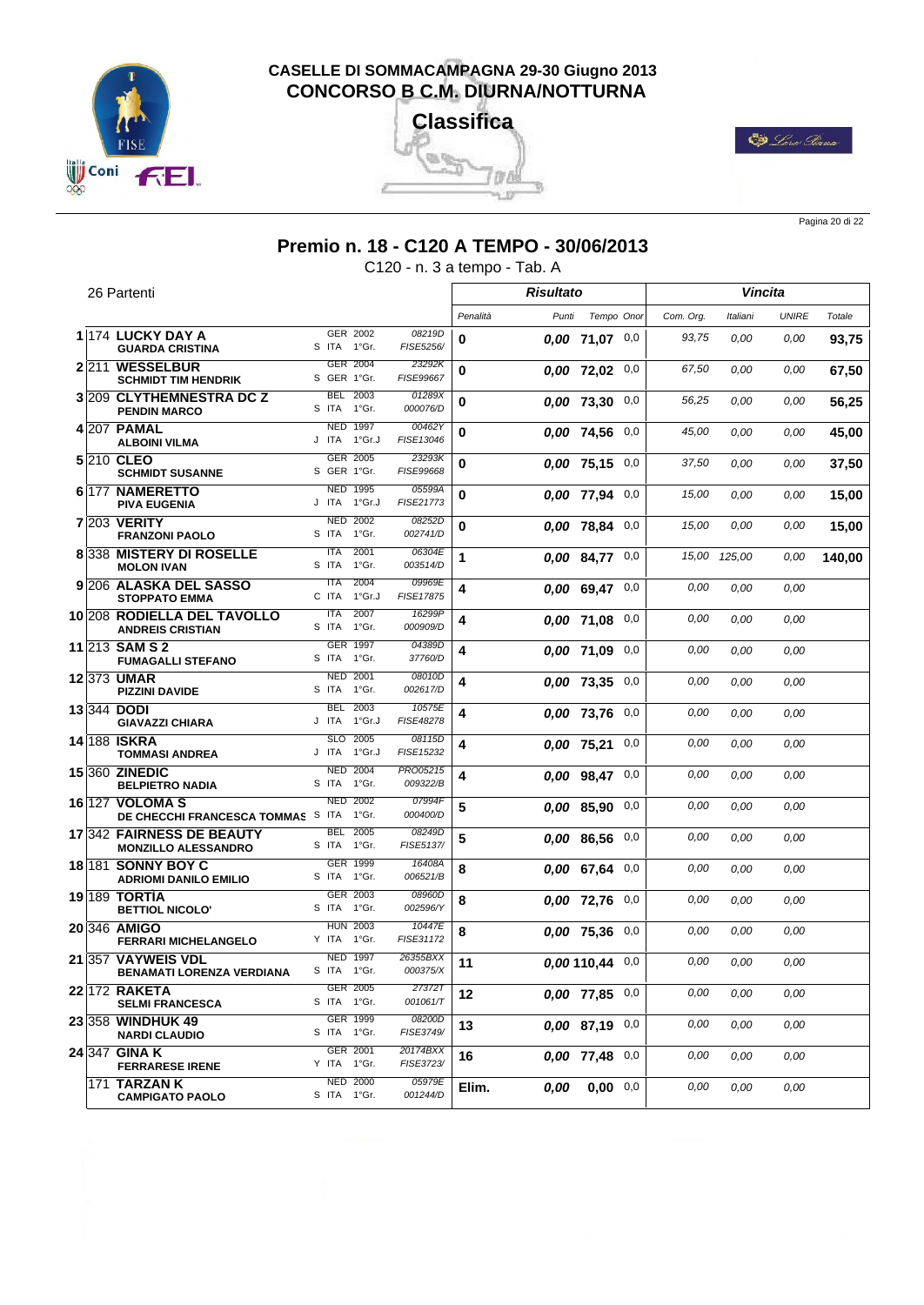





Pagina 21 di 22

#### **Premio n. 18 - C120 A TEMPO - 30/06/2013**

C120 - n. 3 a tempo - Tab. A

|  | 26 Partenti                                   |                     |                             |                      |          | Risultato  |             |           |          | <b>Vincita</b> |        |
|--|-----------------------------------------------|---------------------|-----------------------------|----------------------|----------|------------|-------------|-----------|----------|----------------|--------|
|  |                                               |                     |                             |                      | Penalità | Punti      | Tempo Onor  | Com. Org. | Italiani | <b>UNIRE</b>   | Totale |
|  | 193 MANCU MALE<br><b>SIGNORATO ANDREA</b>     | <b>ITA</b><br>S ITA | 2005<br>$1^{\circ}$ Gr.     | 22679BXX<br>006401/D | Elim.    | 0.00       | 0,00<br>0,0 | 0.00      | 0.00     | 0.00           |        |
|  | FC 372 AKTARIA<br><b>BALDASSARINI MANUELA</b> | <b>ITA</b><br>S ITA | 2005<br>2°Gr.               | 23043BXX<br>000218/X |          | 0.00 86,38 | 0,0         | 0.00      | 0.00     | 0.00           |        |
|  | FC 396 MISS WHOOPY<br><b>PRADELLA KATIA</b>   | S ITA               | GER 2004<br>$2^{\circ}$ Gr. | 274657<br>000208/T   | 11       | 0,00 93,39 | 0,0         | 0.00      | 0,00     | 0.00           |        |

#### **Premio n. 19 - C130 A TEMPO - 30/06/2013**

C130 - n. 3 a tempo - Tab. A

|  | 18 Partenti                                         |                                         |                     |                         | <b>Risultato</b> |                    |     |           |          | <b>Vincita</b> |        |
|--|-----------------------------------------------------|-----------------------------------------|---------------------|-------------------------|------------------|--------------------|-----|-----------|----------|----------------|--------|
|  | Cat. qualificante per passaggio da 1° Gr.Q a 2° Gr. |                                         |                     | Penalità                | P.Q.<br>Punti    | Tempo Onor         |     | Com. Ora. | Italiani | <b>UNIRE</b>   | Totale |
|  | 1 229 RINA<br><b>ALDEGHERI LUCA</b>                 | <b>ITA</b><br>2006<br>2°Gr.<br>S ITA    | 10902F<br>002486/D  | 0                       |                  | $0.00$ 63.83 0,0   |     | 100,00    | 50,00    | 0,00           | 150.00 |
|  | 2 236 ALVINA<br><b>NOGARA STEFANO</b>               | 2006<br><b>ITA</b><br>$2°$ Gr.<br>S ITA | 18768G<br>001445/B  | 0                       |                  | $0,00$ 68,35 0,0   |     | 72,00     | 30,00    | 0,00           | 102,00 |
|  | 3 373 UMAR<br><b>PIZZINI DAVIDE</b>                 | <b>NED</b><br>2001<br>1°Gr.<br>S ITA    | 08010D<br>002617/D  | 0                       |                  | $0.00$ 71,37 0,0   |     | 60.00     | 0.00     | 0.00           | 60,00  |
|  | 4371 LANDOS DEI CASTELLANI<br><b>PENDIN MARCO</b>   | 2004<br><b>ITA</b><br>S ITA<br>1°Gr.    | 00774V<br>000076/D  | 0                       |                  | $0.00$ 72,11 0,0   |     | 48,00     | 20.00    | 0.00           | 68,00  |
|  | 5211 WESSELBUR<br><b>SCHMIDT TIM HENDRIK</b>        | GER 2004<br>S GER 1°Gr.                 | 23292K<br>FISE99667 | 0                       |                  | 0,00 73,09         | 0,0 | 40,00     | 0.00     | 0.00           | 40,00  |
|  | 6 234 FICODILLIO 'E'<br><b>BALDO MICHELE</b>        | <b>BEL</b><br>2005<br>$2°$ Gr.<br>S ITA | 00884V<br>FISE3531/ | 0                       |                  | 0.00 74,73 0,0     |     | 16,00     | 0.00     | 0,00           | 16,00  |
|  | 7 230 ONVERGETTEBEL<br><b>BETTIN MARIO</b>          | <b>NED</b><br>2001<br>S ITA<br>1°Gr.    | 07359D<br>003588/D  | 0                       |                  | $0,00$ 83,64 0,0   |     | 0.00      | 0.00     | 0.00           |        |
|  | 8 232 LANDRY DU ROBSAM<br><b>ALDEGHERI LUCA</b>     | 1999<br><b>FRA</b><br>S ITA<br>$2°$ Gr. | 08353E<br>002486/D  | 1                       |                  | 0.00 86,23         | 0,0 | 0.00      | 0.00     | 0.00           |        |
|  | 9338 MISTERY DI ROSELLE<br><b>MOLON IVAN</b>        | 2001<br><b>ITA</b><br>1°Gr.<br>S ITA    | 06304E<br>003514/D  | 1                       |                  | 0.00 87.01         | 0,0 | 0.00      | 0.00     | 0.00           |        |
|  | <b>10 228 CARBURO</b><br><b>MARINI MASSIMILIANO</b> | 2003<br><b>ITA</b><br>Y ITA<br>1°Gr.    | 07817D<br>007195/D  | 4                       |                  | $0,00$ 65,45 0,0   |     | 0.00      | 0.00     | 0.00           |        |
|  | <b>11 200 TONIK</b><br><b>ANDREIS CRISTIAN</b>      | <b>HUN 1998</b><br>S ITA<br>1°Gr.       | 06906D<br>000909/D  | $\overline{\mathbf{4}}$ |                  | 0,00 74,42 0,0     |     | 0,00      | 0.00     | 0.00           |        |
|  | 12 358 WINDHUK 49<br><b>NARDI CLAUDIO</b>           | GER 1999<br>S ITA 1°Gr.                 | 08200D<br>FISE3749/ | 4                       |                  | 0.00 77.52         | 0,0 | 0,00      | 0.00     | 0.00           |        |
|  | 13 303 POP NON STOP FLB<br><b>MURARO ANITA</b>      | <b>SWE 2005</b><br>S ITA<br>1°Gr.       | 07920D<br>37524/D   | 5                       |                  | $0.00$ 84,50 $0.0$ |     | 0.00      | 0.00     | 0.00           |        |
|  | 14 233 FACCIMANU<br><b>ANDREIS CRISTIAN</b>         | 2005<br><b>ITA</b><br>1°Gr.<br>S ITA    | 15819P<br>000909/D  | 8                       |                  | $0.00$ 58.10 $0.0$ |     | 0,00      | 0.00     | 0,00           |        |
|  | 15 226 VERA UTOPIA<br><b>ALDEGHERI LUCA</b>         | <b>NED 2002</b><br>$2°$ Gr.<br>S ITA    | 11735F<br>002486/D  | 8                       |                  | $0.00$ 66.13 0,0   |     | 0,00      | 0.00     | 0.00           |        |
|  | 16370 GASPRINA<br><b>CANTERI SILVIA</b>             | 2001<br><b>ITA</b><br>S ITA<br>1°Gr.    | 04502D<br>035756/D  | 8                       |                  | 0,00 72,06 0,0     |     | 0.00      | 0.00     | 0.00           |        |
|  | 17 231 TYPHON DU TRICHON<br><b>PRADELLA KATIA</b>   | <b>BEL</b><br>1996<br>S ITA<br>2°Gr.    | 26264T<br>000208/T  | 11                      |                  | 0.00 95,23         | 0,0 | 0.00      | 0.00     | 0.00           |        |
|  | 18 210 CLEO<br><b>SCHMIDT SUSANNE</b>               | <b>GER</b><br>2005<br>S GER 1°Gr.       | 23293K<br>FISE99668 | 12                      |                  | 0.00 77.63         | 0,0 | 0.00      | 0.00     | 0,00           |        |